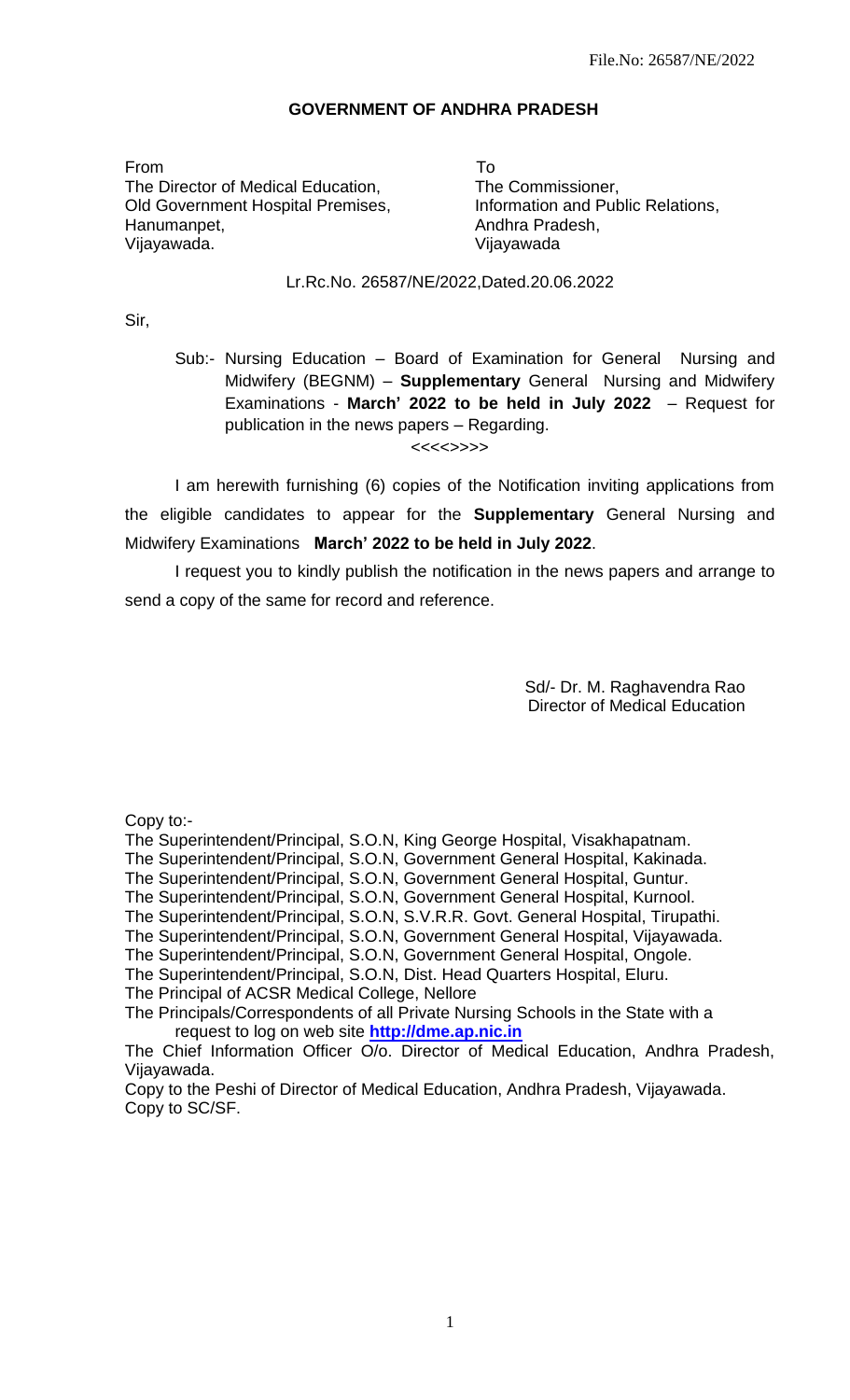## **GOVERNMENT OF ANDHRA PRADESH**

Notification No. 26587/NE/2022 Dt. 20.06.2022.

Sub:- Nursing Education – Board of Examination for General Nursing and Midwifery (BEGNM) – **Supplementary** Examinations for General Nursing and Midwifery - **March' 2022 to be held in July 2022**- Notification–Issued – Regarding.

Ref: Indian Nursing Council Guidelines. <<<<>>>>

#### **NOTIFICATION**

The Board of Examination for General Nursing and Midwifery, Andhra Pradesh is conducting **Supplementary** examinations for GNM students in the State.

Applications are invited from the eligible candidates to appear for the Supplementary General Nursing and Midwifery Examinations **March' 2022 to be held in July 2022**. They are requested to appear the examinations through principal of the concerned both private and Government institutions respectively.

The students of  $1<sup>st</sup>$  year (2020-21 Covid-19 batch) are also eligible for this Supplementary examinations.

The Schedule of the examinations and fee particulars are available in the official website of Director of Medical Education, Andhra Pradesh, Vijayawada. The notification details will be available at **[http://dme.ap.nic.in](http://dme.ap.nic.in/)**

> Sd/- Dr. M. Raghavendra Rao **Director of Medical Education**

// Attested //

for Director of Medical Education .

Copy to:-

The Superintendent/Principal, S.O.N, King George Hospital, Vizag.

The Superintendent/Principal, S.O.N, Government General Hospital, Guntur.

The Superintendent/Principal, S.O.N, Government General Hospital, Kurnool.

The Superintendent/Principal, S.O.N, S.V.R.R. Govt. General Hospital, Tirupathi.

The Superintendent/Principal, S.O.N, Government General Hospital, Vijayawada.

The Superintendent/Principal, S.O.N, Government General Hospital, Ongole.

The Superintendent/Principal, S.O.N, Dist. Head Quarters Hospital, Eluru.

The Principal of ACSR Medical College, Nellore

The Superintendent/Principal, S.O.N, Government General Hospital, Kakinada.

The Principals/Correspondents of all Private Nursing Schools in the State with a request to log on web site **[http://dme.ap.nic.in](http://dme.ap.nic.in/)**

The Chief Information Officer O/o. Director of Medical Education, Andhra Pradesh, Vijayawada.

Copy to the Peshi of Director of Medical Education, Andhra Pradesh, Vijayawada. Copy to SC/SF.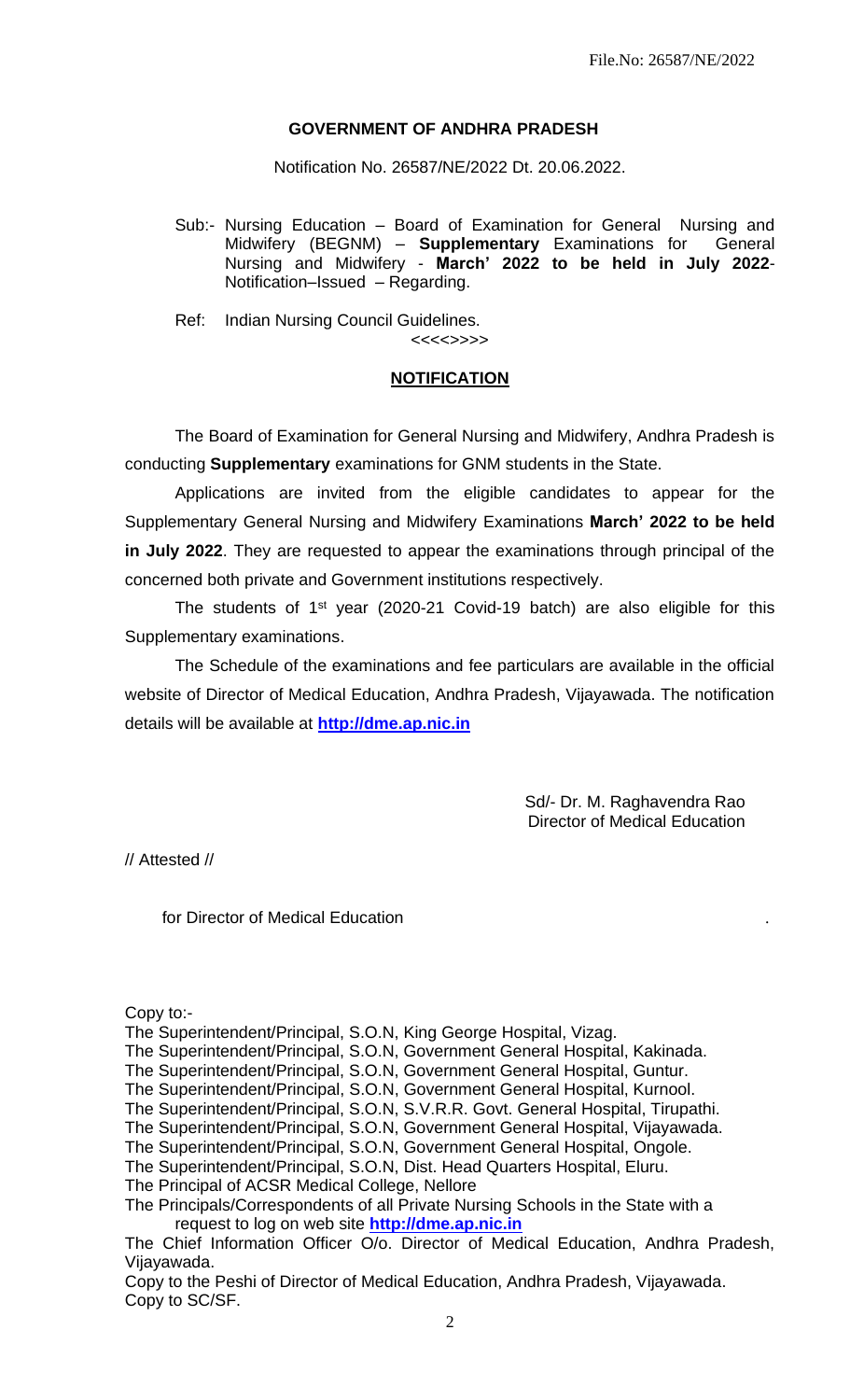**The Supplementary Examinations for General Nursing and Midwifery to the Eligible/Failed Nursing Students in 1st, 2nd and 3rd years under New Regulations in Theory and Practicals are scheduled to be held in the month of March' 2022 to be held in July 2022.**

| S.No              | Code  | Institution                                                               | Centre                                        |
|-------------------|-------|---------------------------------------------------------------------------|-----------------------------------------------|
| 1                 | 06004 | Aswini School of Nursing, Guntur                                          | GOVERNMENT GENERAL HOSPITAL,<br><b>GUNTUR</b> |
| $\overline{2}$    | 06008 | Chandra School of Nursing,<br>Guntur                                      | GOVERNMENT GENERAL HOSPITAL,<br><b>GUNTUR</b> |
| 3                 | 06010 | Dr.Paul Raj School of Nursing,<br>Tenali                                  | GOVERNMENT GENERAL HOSPITAL,<br><b>GUNTUR</b> |
| 4                 | 06011 | Florence Nightingale School of<br>Nursing, Tenali                         | GOVERNMENT GENERAL HOSPITAL,<br><b>GUNTUR</b> |
| 5                 | 06013 | Emmi School of Nursing,<br>Deenapur, Phirangipuram,<br><b>Guntur Dist</b> | GOVERNMENT GENERAL HOSPITAL,<br><b>GUNTUR</b> |
| 6                 | 06015 | Kavuri Subba Rao School of<br>Nursing, Guntur                             | GOVERNMENT GENERAL HOSPITAL,<br><b>GUNTUR</b> |
| 7                 | 06017 | Kugler School of Nursing, Guntur                                          | GOVERNMENT GENERAL HOSPITAL,<br><b>GUNTUR</b> |
| 8                 | 06018 | M.P.R.Memorial School of<br>Nursing, Nadikude                             | GOVERNMENT GENERAL HOSPITAL,<br><b>GUNTUR</b> |
| 9                 | 06020 | Madhuri School of Nursing,<br>Guntur                                      | GOVERNMENT GENERAL HOSPITAL,<br><b>GUNTUR</b> |
| 10                | 06021 | Mamatha School of Nursing,<br>Tenali                                      | GOVERNMENT GENERAL HOSPITAL,<br><b>GUNTUR</b> |
| 11                | 06023 | Mother Care School of Nursing,<br>Guntur                                  | GOVERNMENT GENERAL HOSPITAL,<br><b>GUNTUR</b> |
| $12 \overline{ }$ | 06025 | NRI School of Nursing,<br>Chinakakani, Guntur                             | GOVERNMENT GENERAL HOSPITAL,<br><b>GUNTUR</b> |
| 13                | 06027 | P.N.C. & K.R. School of Nursing,<br>Narasarao Pet                         | GOVERNMENT GENERAL HOSPITAL,<br><b>GUNTUR</b> |
| 14                | 06029 | S.A.E.B. School of Nursing,<br>Nidubrolu                                  | GOVERNMENT GENERAL HOSPITAL,<br><b>GUNTUR</b> |
| 15                | 06030 | Sai Nightingale School of<br>Nursing, Macherla                            | GOVERNMENT GENERAL HOSPITAL,<br><b>GUNTUR</b> |
| 16                | 06031 | Satya School of Nursing, Guntur                                           | GOVERNMENT GENERAL HOSPITAL,<br><b>GUNTUR</b> |
| 17                | 06032 | School of Nursing G.G.H, Guntur                                           | GOVERNMENT GENERAL HOSPITAL,<br><b>GUNTUR</b> |
| 18                | 06033 | SIMS School of Nursing, Guntur                                            | GOVERNMENT GENERAL HOSPITAL,<br><b>GUNTUR</b> |
| 19                | 06034 | Sravya School of Nursing,<br>Nidubrolu, Guntur                            | GOVERNMENT GENERAL HOSPITAL,<br><b>GUNTUR</b> |
| 20                | 06037 | Sri Lakshmi School of Nursing,<br>Chilakaluripet                          | GOVERNMENT GENERAL HOSPITAL,<br><b>GUNTUR</b> |
| 21                | 06038 | Sri Sai School of Nursing, Guntur                                         | GOVERNMENT GENERAL HOSPITAL,<br><b>GUNTUR</b> |
| 22                | 06041 | Sruthi School of Nursing,<br>Cherukupalli, Guntur                         | GOVERNMENT GENERAL HOSPITAL,<br><b>GUNTUR</b> |
| 23                | 06042 | St. Joseph School of Nursing,<br>Guntur                                   | GOVERNMENT GENERAL HOSPITAL,<br><b>GUNTUR</b> |
| 24                | 06043 | Suseela School of Nursing,<br>Bapatla, Guntur                             | GOVERNMENT GENERAL HOSPITAL,<br><b>GUNTUR</b> |
| 25                | 06044 | Swamy School of Nursing,<br>Guntur                                        | GOVERNMENT GENERAL HOSPITAL,<br><b>GUNTUR</b> |
| 26                | 06045 | The College of Medical<br>Technology School of Nursing,<br>Ongole         | GOVERNMENT GENERAL HOSPITAL,<br><b>GUNTUR</b> |
| 27                | 06046 | Vijaya School of Nursing, Guntur                                          | GOVERNMENT GENERAL HOSPITAL,<br><b>GUNTUR</b> |
| 28                | 06047 | AMG Dr.Satyavedam School of<br>Nursing, Chilakaluripet, Guntur<br>Dist    | GOVERNMENT GENERAL HOSPITAL,<br><b>GUNTUR</b> |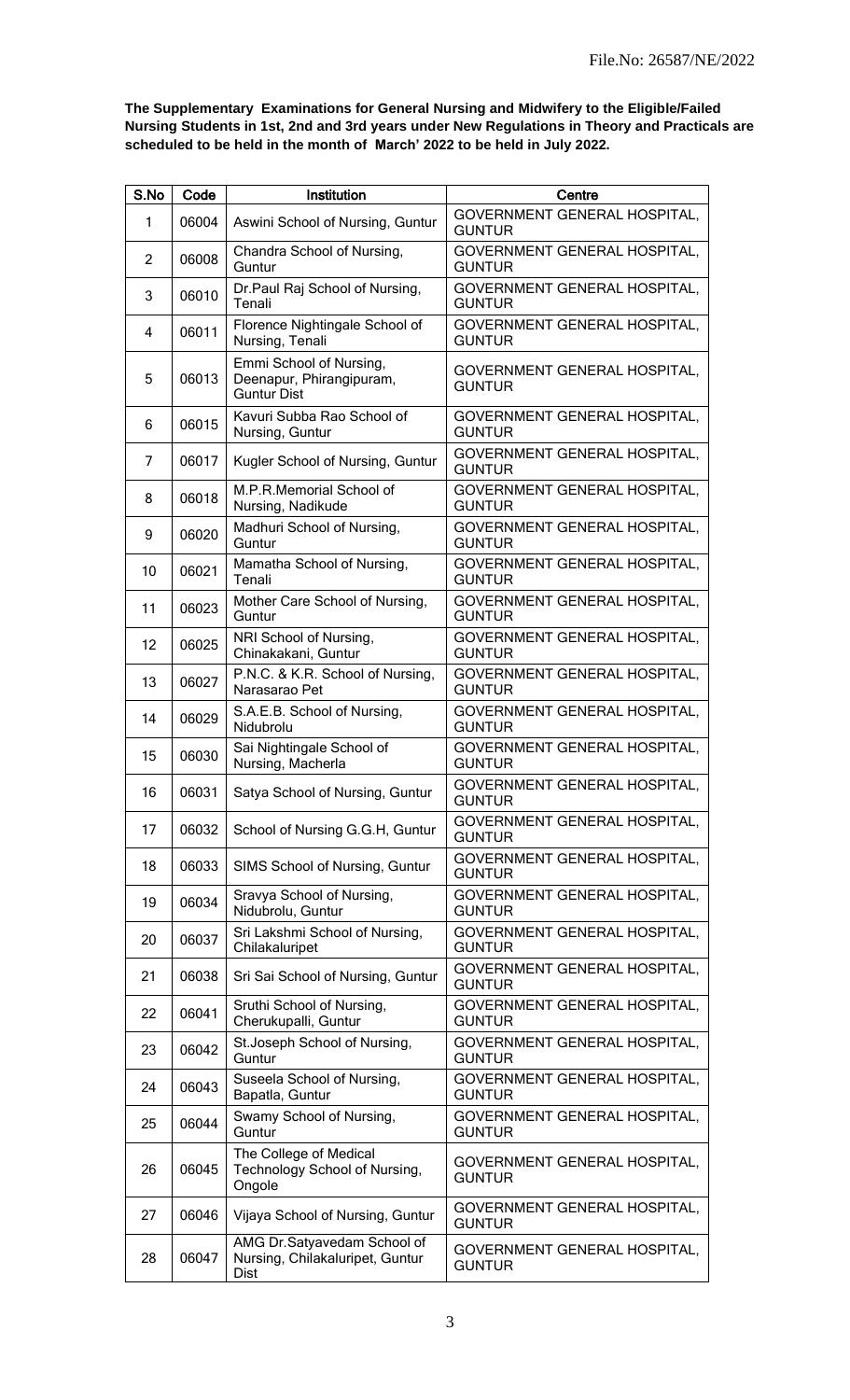| 29 | 06050 | Sri Rama Bhadra School of<br>Nursing, Bapatla                    | GOVERNMENT GENERAL HOSPITAL,<br><b>GUNTUR</b>        |
|----|-------|------------------------------------------------------------------|------------------------------------------------------|
| 30 | 06051 | Krishnaveni School of Nursing,<br>Narasaraopet, Guntur Dist      | GOVERNMENT GENERAL HOSPITAL,<br><b>GUNTUR</b>        |
| 31 | 06053 | Dr.Anji Reddy School of Nursing,<br>Piduguralla, Guntur District | GOVERNMENT GENERAL HOSPITAL,<br><b>GUNTUR</b>        |
| 32 | 06054 | Sri Venkateswara School of<br>Nursing, Kollipara, Guntur         | GOVERNMENT GENERAL HOSPITAL,<br><b>GUNTUR</b>        |
| 33 | 06055 | Sri Venkateswara School of<br>Nursing, Bharatpet, Guntur         | GOVERNMENT GENERAL HOSPITAL,<br><b>GUNTUR</b>        |
| 34 | 06056 | Sri Sai Bhavani School of<br>Nursing, Bradipet, Guntur           | GOVERNMENT GENERAL HOSPITAL,<br><b>GUNTUR</b>        |
| 35 | 06057 | K.C Reddy School of Nursing,<br>Guntur                           | GOVERNMENT GENERAL HOSPITAL,<br><b>GUNTUR</b>        |
| 36 | 06058 | Jeevana Jyothi School of<br>Nursing, Tenali, Guntur District     | GOVERNMENT GENERAL HOSPITAL,<br><b>GUNTUR</b>        |
| 37 | 06059 | Tanvi School of Nursing,<br>Piduguralla, Guntur District         | <b>GOVERNMENT GENERAL HOSPITAL,</b><br><b>GUNTUR</b> |
| 38 | 06060 | Veda School of Nursing,<br>Sattenapalli, Guntur District         | GOVERNMENT GENERAL HOSPITAL,<br><b>GUNTUR</b>        |
| 39 | 06061 | SS&N School of Nursing,<br>Narasaraopet, Guntur District         | GOVERNMENT GENERAL HOSPITAL,<br><b>GUNTUR</b>        |
| 40 | 06062 | Amar School of Nursing,<br>Amarvthi Road, Guntur District        | GOVERNMENT GENERAL HOSPITAL,<br><b>GUNTUR</b>        |
| 41 | 07001 | Aditya School of Nursing,<br>Kakinada                            | GOVERNMENT GENERAL HOSPITAL,<br><b>KAKINADA</b>      |
| 42 | 07002 | Bharath School of Nursing,<br>Dowleswaram                        | GOVERNMENT GENERAL HOSPITAL,<br><b>KAKINADA</b>      |
| 43 | 07003 | Sai Sadguru School of Nursing,<br>Mallina Nagar, Rajahmundry     | GOVERNMENT GENERAL HOSPITAL,<br><b>KAKINADA</b>      |
| 44 | 07004 | Florence Nightingale School of<br>Nursing, Kakinada              | GOVERNMENT GENERAL HOSPITAL,<br><b>KAKINADA</b>      |
| 45 | 07005 | Sara School of Nursing,<br>Kakinada                              | GOVERNMENT GENERAL HOSPITAL,<br><b>KAKINADA</b>      |
| 46 | 07006 | G.T.R School of Nursing, Vaidya<br>Nagar, Kakinada               | GOVERNMENT GENERAL HOSPITAL,<br><b>KAKINADA</b>      |
| 47 | 07007 | GBR School of Nursing,<br>Anaparthi                              | GOVERNMENT GENERAL HOSPITAL,<br><b>KAKINADA</b>      |
| 48 | 07008 | <b>GSL School of Nursing,</b><br>Venkatapuram, Rajanagaram(M)    | GOVERNMENT GENERAL HOSPITAL,<br><b>KAKINADA</b>      |
| 49 | 07009 | Haritha School of Nursing,<br>Kakinada                           | GOVERNMENT GENERAL HOSPITAL,<br><b>KAKINADA</b>      |
| 50 | 07010 | Janapriya School of Nursing,<br>Kakinada                         | GOVERNMENT GENERAL HOSPITAL,<br><b>KAKINADA</b>      |
| 51 | 07012 | Karuna School of Nursing,<br>Kakinada                            | GOVERNMENT GENERAL HOSPITAL,<br><b>KAKINADA</b>      |
| 52 | 07013 | Kasturba School of Nursing,<br>Rajahmundry                       | GOVERNMENT GENERAL HOSPITAL,<br><b>KAKINADA</b>      |
| 53 | 07014 | KIMS School of Nursing,<br>Amalapuram,                           | GOVERNMENT GENERAL HOSPITAL,<br><b>KAKINADA</b>      |
| 54 | 07015 | Konaseema School of Nursing,<br>Amalapuram                       | GOVERNMENT GENERAL HOSPITAL,<br><b>KAKINADA</b>      |
| 55 | 07016 | Mother Theresa School of<br>Nursing, Kakinada                    | GOVERNMENT GENERAL HOSPITAL,<br><b>KAKINADA</b>      |
| 56 | 07017 | Priyadarshini School of Nursing,<br>Rajahmundry                  | GOVERNMENT GENERAL HOSPITAL,<br><b>KAKINADA</b>      |
| 57 | 07018 | R.K.School of Nursing, Kakinada                                  | GOVERNMENT GENERAL HOSPITAL,<br><b>KAKINADA</b>      |
| 58 | 07019 | Raghava School of Nursing,<br>Kakinada                           | GOVERNMENT GENERAL HOSPITAL,<br><b>KAKINADA</b>      |
| 59 | 07020 | Sai School of Nursing,<br>Rajahmundry                            | GOVERNMENT GENERAL HOSPITAL,<br><b>KAKINADA</b>      |
| 60 | 07021 | Saraswathi School of Nursing,<br>Kakinada                        | GOVERNMENT GENERAL HOSPITAL,<br><b>KAKINADA</b>      |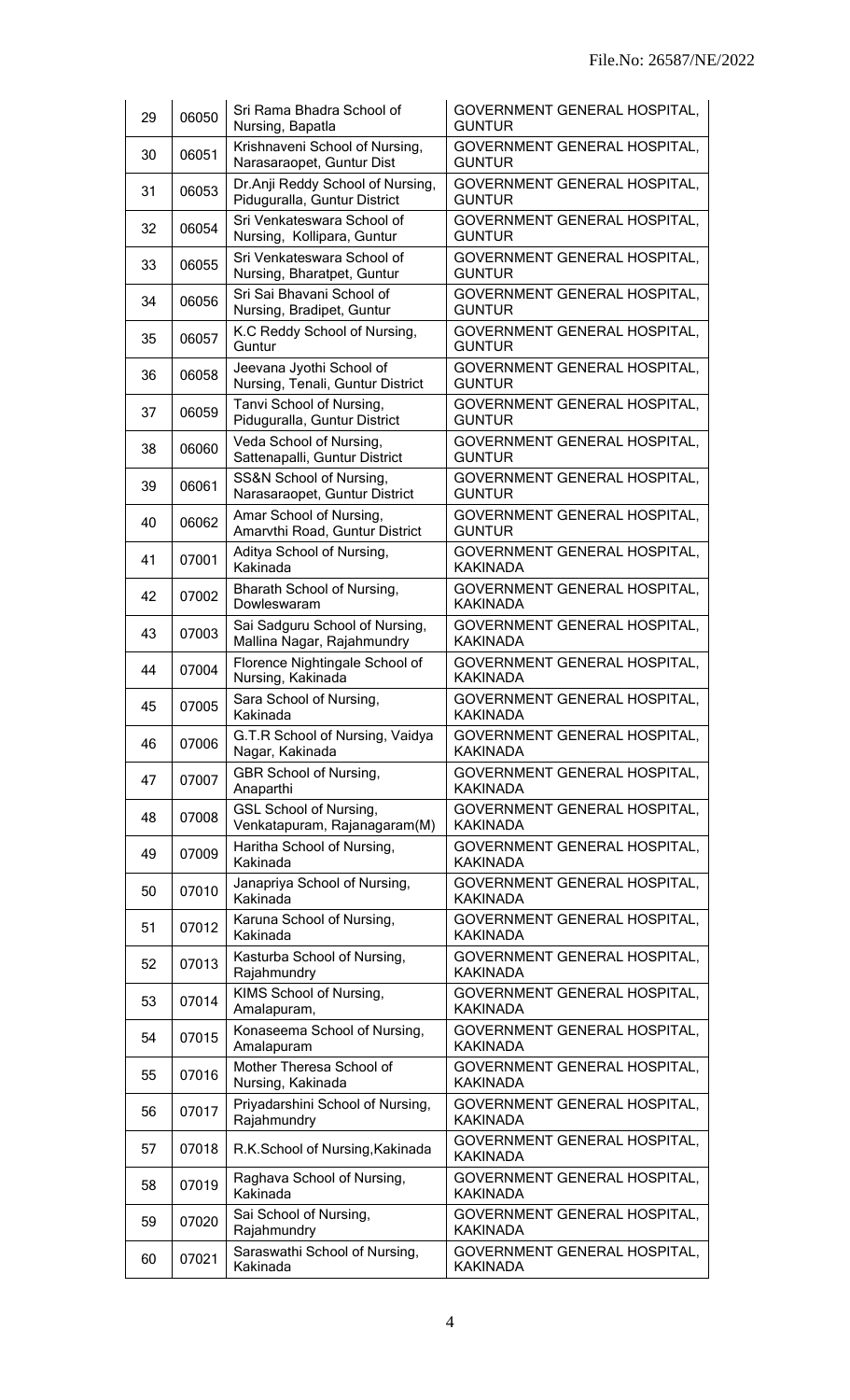| 61 | 07022 | School of Nursing G.G.H,<br>Kakinada                                                   | GOVERNMENT GENERAL HOSPITAL,<br><b>KAKINADA</b>        |  |
|----|-------|----------------------------------------------------------------------------------------|--------------------------------------------------------|--|
| 62 | 07023 | Siva Sai School of Nursing,<br>Kakinada.                                               | GOVERNMENT GENERAL HOSPITAL,<br><b>KAKINADA</b>        |  |
| 63 | 07025 | Sri Ram School of Nursing,<br>Kakinada                                                 | GOVERNMENT GENERAL HOSPITAL,<br><b>KAKINADA</b>        |  |
| 64 | 07027 | St. Marys School of Nursing,<br>Kovvur                                                 | GOVERNMENT GENERAL HOSPITAL,<br><b>KAKINADA</b>        |  |
| 65 | 07028 | Sudha School of Nursing,<br>Kakinada                                                   | GOVERNMENT GENERAL HOSPITAL,<br><b>KAKINADA</b>        |  |
| 66 | 07029 | Sujatha School of Nursing,<br>Dowleswaram                                              | GOVERNMENT GENERAL HOSPITAL,<br><b>KAKINADA</b>        |  |
| 67 | 07030 | Supriya School of Nursing,<br>Kakinada                                                 | GOVERNMENT GENERAL HOSPITAL,<br><b>KAKINADA</b>        |  |
| 68 | 07031 | Swatantra School of Nursing,<br>Rajahmundry                                            | GOVERNMENT GENERAL HOSPITAL,<br><b>KAKINADA</b>        |  |
| 69 | 07032 | Viswa Sai School of Nursing,<br>Kovvur                                                 | GOVERNMENT GENERAL HOSPITAL,<br><b>KAKINADA</b>        |  |
| 70 | 07033 | Sri Y.V.S & Sri B.R.M School of<br>Nursing, Mukteswaram                                | GOVERNMENT GENERAL HOSPITAL,<br><b>KAKINADA</b>        |  |
| 71 | 07034 | Yashoda School of Nursing,<br>Kakinada                                                 | GOVERNMENT GENERAL HOSPITAL,<br><b>KAKINADA</b>        |  |
| 72 | 07037 | Ravi Varma School of Nursing,<br>Mummidivaram                                          | GOVERNMENT GENERAL HOSPITAL,<br><b>KAKINADA</b>        |  |
| 73 | 07038 | Santhi School of Nursing,<br>Kakinada                                                  | GOVERNMENT GENERAL HOSPITAL,<br><b>KAKINADA</b>        |  |
| 74 | 07039 | Siddartha School of Nursing,<br>Kakinada                                               | GOVERNMENT GENERAL HOSPITAL,<br><b>KAKINADA</b>        |  |
| 75 | 07040 | Lavanya School of Nursing,<br>Kakinada                                                 | GOVERNMENT GENERAL HOSPITAL,<br><b>KAKINADA</b>        |  |
| 76 | 07041 | S.S.V School of Nursing,<br>Rajahmundry                                                | <b>GOVERNMENT GENERAL HOSPITAL,</b><br><b>KAKINADA</b> |  |
| 77 | 07042 | School of Nursing Christian<br>Medical Centre, Pithapuram,<br>East Godavari Dist.      | GOVERNMENT GENERAL HOSPITAL,<br><b>KAKINADA</b>        |  |
| 78 | 07043 | Royal School of Nursing,<br>Chollangi, Kakinada                                        | GOVERNMENT GENERAL HOSPITAL,<br><b>KAKINADA</b>        |  |
| 79 | 07044 | Venkatesa School of Nursing,<br>Mandapeta, East Godavari<br><b>District</b>            | GOVERNMENT GENERAL HOSPITAL,<br><b>KAKINADA</b>        |  |
| 80 | 07045 | Sri Lakshmi Gayatri School of<br>Nursing, Kakinada                                     | GOVERNMENT GENERAL HOSPITAL,<br><b>KAKINADA</b>        |  |
| 81 | 07046 | Varahi School of Nursing,<br>Kakinada                                                  | GOVERNMENT GENERAL HOSPITAL,<br><b>KAKINADA</b>        |  |
| 82 | 07047 | Global School of Nursing,<br>Kakinada                                                  | GOVERNMENT GENERAL HOSPITAL,<br><b>KAKINADA</b>        |  |
| 83 | 07048 | Dr.B.R. Ambedkar School of<br>Nursing, Rajahmundry                                     | GOVERNMENT GENERAL HOSPITAL,<br><b>KAKINADA</b>        |  |
| 84 | 07049 | National School of Nursing,<br>Gandhi nagar, Kakinada                                  | GOVERNMENT GENERAL HOSPITAL,<br><b>KAKINADA</b>        |  |
| 85 | 07050 | Sri Surya School of Nursing,<br>Rajahmundry, East Godavari<br><b>District</b>          | GOVERNMENT GENERAL HOSPITAL,<br><b>KAKINADA</b>        |  |
| 86 | 07051 | Shashi School of Nursing,<br>Kakinada, East Godavari District                          | GOVERNMENT GENERAL HOSPITAL,<br><b>KAKINADA</b>        |  |
| 87 | 07052 | Sarada School of Nursing,<br>Mandapeta, East Godavari<br><b>District</b>               | GOVERNMENT GENERAL HOSPITAL,<br><b>KAKINADA</b>        |  |
| 88 | 07053 | Satya Sri School of Nursing,<br>Jagannadhapuram, Kakinada                              | GOVERNMENT GENERAL HOSPITAL,<br><b>KAKINADA</b>        |  |
| 89 | 07054 | <b>Emmanuel School of Nursing,</b><br>Santhi Nagar, Kakinada                           | GOVERNMENT GENERAL HOSPITAL,<br><b>KAKINADA</b>        |  |
| 90 | 07055 | Prasanthi School of Nursing,<br>Torreddu, Rajamahendravaram,<br>East Godavari District | GOVERNMENT GENERAL HOSPITAL,<br><b>KAKINADA</b>        |  |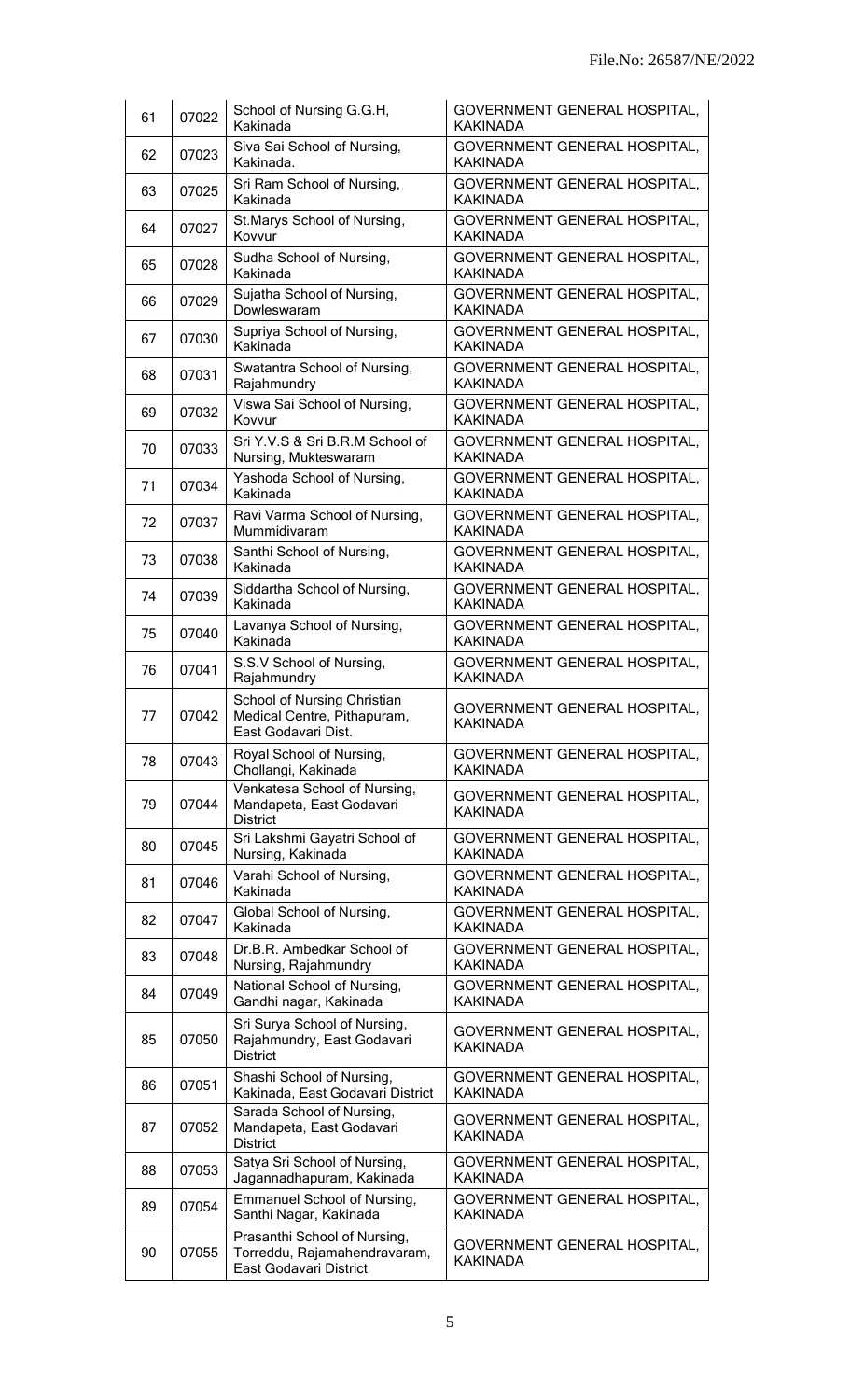| 91  | 07056 | Sree Deepthi School of Nursing,<br>Malkipuram, East Godavari<br><b>District</b>         | GOVERNMENT GENERAL HOSPITAL,<br><b>KAKINADA</b>       |
|-----|-------|-----------------------------------------------------------------------------------------|-------------------------------------------------------|
| 92  | 07057 | Swamy School of Nursing,<br>Indrapalem, Kakinada                                        | GOVERNMENT GENERAL HOSPITAL,<br><b>KAKINADA</b>       |
| 93  | 07058 | Prasanthi School of Nursing,<br>High School Road, Prathipadu,<br>East Godavari District | GOVERNMENT GENERAL HOSPITAL,<br><b>KAKINADA</b>       |
| 94  | 07060 | Ennoble School of Nursing,<br>Narsipatnam, Visakhapatnam<br><b>District</b>             | GOVERNMENT GENERAL HOSPITAL,<br><b>KAKINADA</b>       |
| 95  | 04001 | American School of Nursing,<br>Ananthapur                                               | GOVERNMENT GENERAL HOSPITAL,<br><b>KURNOOL</b>        |
| 96  | 04003 | C.S.I.School of Nursing,<br>Jammalamadugu                                               | GOVERNMENT GENERAL HOSPITAL,<br><b>KURNOOL</b>        |
| 97  | 04004 | Christian School of Nursing,<br>Kurnool                                                 | GOVERNMENT GENERAL HOSPITAL,<br><b>KURNOOL</b>        |
| 98  | 04005 | Crescent School of Nursing,<br>Kadapa                                                   | <b>GOVERNMENT GENERAL HOSPITAL,</b><br><b>KURNOOL</b> |
| 99  | 04006 | Divya School of Nursing,<br>Ananthapur                                                  | GOVERNMENT GENERAL HOSPITAL,<br><b>KURNOOL</b>        |
| 100 | 04007 | Dr.B.V. Syamala Rathnam<br>School of Nursing, Hindupur                                  | GOVERNMENT GENERAL HOSPITAL,<br><b>KURNOOL</b>        |
| 101 | 04008 | Fathima School of Nursing,<br>Kadapa                                                    | GOVERNMENT GENERAL HOSPITAL,<br><b>KURNOOL</b>        |
| 102 | 04010 | Jeevan Jyothi School of Nursing,<br>Ananthapur                                          | GOVERNMENT GENERAL HOSPITAL,<br><b>KURNOOL</b>        |
| 103 | 04012 | Mass School of Nursing,<br>Ananthapur                                                   | GOVERNMENT GENERAL HOSPITAL,<br><b>KURNOOL</b>        |
| 104 | 04013 | Mother Theresa School of<br>Nursing, Kurnool                                            | GOVERNMENT GENERAL HOSPITAL,<br><b>KURNOOL</b>        |
| 105 | 04014 | Mother Theresa School of<br>Nursing, Cuddapah                                           | GOVERNMENT GENERAL HOSPITAL,<br><b>KURNOOL</b>        |
| 106 | 04015 | Nirmala School of Nursing,<br>Ananthapur                                                | GOVERNMENT GENERAL HOSPITAL,<br>KURNOOL               |
| 107 | 04017 | R.R.Christian School of Nursing,<br>Nandyal                                             | GOVERNMENT GENERAL HOSPITAL,<br><b>KURNOOL</b>        |
| 108 | 04018 | Ratna School of Nursing,<br>Kurnool                                                     | GOVERNMENT GENERAL HOSPITAL,<br><b>KURNOOL</b>        |
| 109 | 04019 | Rayalaseema School of Nursing,<br>Kurnool                                               | GOVERNMENT GENERAL HOSPITAL,<br><b>KURNOOL</b>        |
| 110 | 04020 | RDT School of Nursing,<br>Ananthapur                                                    | GOVERNMENT GENERAL HOSPITAL,<br><b>KURNOOL</b>        |
| 111 | 04021 | Sai Vasanthi School of<br>Nursing, Cuddapah                                             | GOVERNMENT GENERAL HOSPITAL,<br><b>KURNOOL</b>        |
| 112 | 04022 | Samatha School of Nursing,<br>Proddutur                                                 | GOVERNMENT GENERAL HOSPITAL,<br><b>KURNOOL</b>        |
| 113 | 04023 | Satyabhama School of Nursing,<br>Cuddapah                                               | GOVERNMENT GENERAL HOSPITAL,<br><b>KURNOOL</b>        |
| 114 | 04024 | School of Nursing G.G.H,<br>Kurnool                                                     | GOVERNMENT GENERAL HOSPITAL,<br><b>KURNOOL</b>        |
| 115 | 04025 | Sri Adisiva Sadguru Alli Saheb<br>Sivaryula School of Nursing,<br>Guntakal              | GOVERNMENT GENERAL HOSPITAL,<br><b>KURNOOL</b>        |
| 116 | 04026 | Sri Harsha School of Nursing,<br>Nandyal                                                | GOVERNMENT GENERAL HOSPITAL,<br><b>KURNOOL</b>        |
| 117 | 04027 | Sri Laxmi Venkateswara School<br>of Nursing, Hindupur                                   | GOVERNMENT GENERAL HOSPITAL,<br><b>KURNOOL</b>        |
| 118 | 04028 | Sri Padmavathi School of<br>Nursing, Guntakal                                           | GOVERNMENT GENERAL HOSPITAL,<br><b>KURNOOL</b>        |
| 119 | 04029 | Sri Padmavathi School of<br>Nursing, Balaji Nagar, Kadapa                               | GOVERNMENT GENERAL HOSPITAL,<br><b>KURNOOL</b>        |
| 120 | 04030 | Sri Ramya Sai School of<br>Nursing, Guntakal                                            | GOVERNMENT GENERAL HOSPITAL,<br><b>KURNOOL</b>        |
| 121 | 04031 | Sri Saptha Jyothi School of<br>Nursing, Guntakal                                        | <b>GOVERNMENT GENERAL HOSPITAL,</b><br><b>KURNOOL</b> |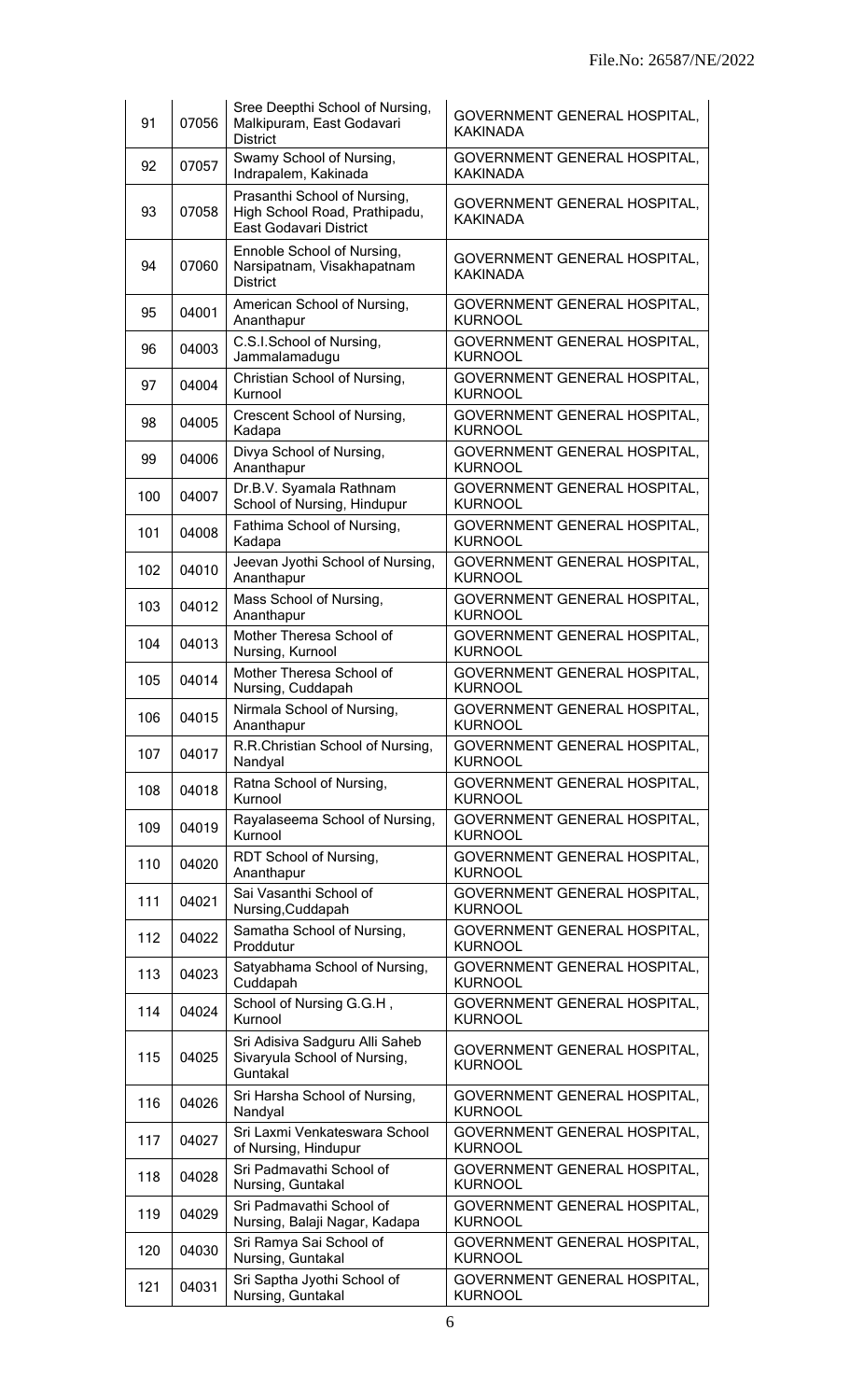| 122 | 04032 | Sri Uma Maheswara School of<br>Nursing, Kurnool                                       | GOVERNMENT GENERAL HOSPITAL,<br><b>KURNOOL</b>        |  |
|-----|-------|---------------------------------------------------------------------------------------|-------------------------------------------------------|--|
| 123 | 04033 | Vani School of Nursing,<br>Cuddapah                                                   | GOVERNMENT GENERAL HOSPITAL,<br><b>KURNOOL</b>        |  |
| 124 | 04036 | Vimala School of Nursing,<br>Ananthapur                                               | GOVERNMENT GENERAL HOSPITAL,<br><b>KURNOOL</b>        |  |
| 125 | 04037 | Viswa Bharathi School of<br>Nursing, Kurnool                                          | GOVERNMENT GENERAL HOSPITAL,<br><b>KURNOOL</b>        |  |
| 126 | 04038 | Viswa Vani School of Nursing,<br>Kurnool                                              | GOVERNMENT GENERAL HOSPITAL,<br><b>KURNOOL</b>        |  |
| 127 | 04039 | Sri Sai School of Nursing,<br>Ananthapur                                              | GOVERNMENT GENERAL HOSPITAL,<br><b>KURNOOL</b>        |  |
| 128 | 04040 | Padmavathi School of Nursing,<br>Chummunipet, Kadapa                                  | GOVERNMENT GENERAL HOSPITAL,<br><b>KURNOOL</b>        |  |
| 129 | 04041 | Bhargavi School of Nursing,<br>Maddur Nagar, Kurnool                                  | GOVERNMENT GENERAL HOSPITAL,<br><b>KURNOOL</b>        |  |
| 130 | 04042 | Sai Krupa School of Nursing,<br>Akkapally, Kadapa Dist                                | <b>GOVERNMENT GENERAL HOSPITAL,</b><br><b>KURNOOL</b> |  |
| 131 | 04043 | Varalaxmi School of Nursing,<br>Kadapa, Kadapa Dist.                                  | GOVERNMENT GENERAL HOSPITAL,<br><b>KURNOOL</b>        |  |
| 132 | 04044 | Sri Lakshmi School of Nursing,<br>Parthasarathi Nagar, Kurnool                        | GOVERNMENT GENERAL HOSPITAL,<br><b>KURNOOL</b>        |  |
| 133 | 04045 | Gowthami School of Nursing,<br>Ravindra Nagar, Kadapa                                 | GOVERNMENT GENERAL HOSPITAL,<br><b>KURNOOL</b>        |  |
| 134 | 04046 | Priyanka School of Nursing,<br>Nunevaripalli, Rajampet Mandal,<br>Kadapa District     | GOVERNMENT GENERAL HOSPITAL,<br><b>KURNOOL</b>        |  |
| 135 | 04047 | National School of Nursing,<br>Adoni, Kurnool District                                | GOVERNMENT GENERAL HOSPITAL,<br><b>KURNOOL</b>        |  |
| 136 | 04048 | Mother Theresa School of<br>Nursing, Sankarapuram, Kadapa                             | GOVERNMENT GENERAL HOSPITAL,<br><b>KURNOOL</b>        |  |
| 137 | 04049 | J.D.School of Nursing, Simhapuri<br>Colony, Kadapa                                    | <b>GOVERNMENT GENERAL HOSPITAL,</b><br><b>KURNOOL</b> |  |
| 138 | 04050 | Vijaya School of Nursing,<br>Cooperative Colony, Kadapa                               | GOVERNMENT GENERAL HOSPITAL<br><b>KURNOOL</b>         |  |
| 139 | 04051 | Adithya School of Nursing,<br>Jammalamadugu, Kadapa Dist.                             | GOVERNMENT GENERAL HOSPITAL,<br><b>KURNOOL</b>        |  |
| 140 | 04052 | M.S.R. School of Nursing, Bose<br>Nagar, Rayachoty, Kadapa<br><b>District</b>         | GOVERNMENT GENERAL HOSPITAL,<br><b>KURNOOL</b>        |  |
| 141 | 04053 | K.P.K School of Nursing,<br>Ananthapur                                                | GOVERNMENT GENERAL HOSPITAL,<br><b>KURNOOL</b>        |  |
| 142 | 04054 | Sri Sadhana School of Nursing,<br>Proddatur, Kadapa District                          | GOVERNMENT GENERAL HOSPITAL,<br><b>KURNOOL</b>        |  |
| 143 | 04055 | Faith School of Nursing,<br>R.K.Nagar, Ananthapur                                     | GOVERNMENT GENERAL HOSPITAL,<br><b>KURNOOL</b>        |  |
| 144 | 04056 | Sri B Ayyavaru Reddy Memorial<br>School of Nursing, Mamillapalli<br>(V), Y.S.R Kadapa | GOVERNMENT GENERAL HOSPITAL,<br><b>KURNOOL</b>        |  |
| 145 | 04057 | Grameena School of Nursing,<br>Maruthi Nagar, Ananthapuram                            | GOVERNMENT GENERAL HOSPITAL,<br><b>KURNOOL</b>        |  |
| 146 | 04058 | Sri Venkateswara School of<br>Nursing, Ananthapur                                     | GOVERNMENT GENERAL HOSPITAL,<br><b>KURNOOL</b>        |  |
| 147 | 04059 | Sri Padmavathi School of<br>Nursing, Aravinda Nagar,<br>Ananthapur                    | GOVERNMENT GENERAL HOSPITAL,<br><b>KURNOOL</b>        |  |
| 148 | 04060 | Lokesh School of Nursing,<br>Doctors Colony, Kurnool                                  | GOVERNMENT GENERAL HOSPITAL,<br><b>KURNOOL</b>        |  |
| 149 | 05042 | Soniya School of Nursing,<br>Guntha Bazar, Kadapa                                     | GOVERNMENT GENERAL HOSPITAL,<br><b>KURNOOL</b>        |  |
| 150 | 08001 | Asram School of Nursing, Eluru                                                        | GOVERNMENT GENERAL HOSPITAL,<br>VIJAYAWADA            |  |
| 151 | 08002 | Charitha School of Nursing,<br>Vijayawada                                             | GOVERNMENT GENERAL HOSPITAL,<br>VIJAYAWADA            |  |
| 152 | 08003 | Dr.P.S.I.M.S.& R.F.School of<br>Nursing, Vijayawada                                   | GOVERNMENT GENERAL HOSPITAL,<br>VIJAYAWADA            |  |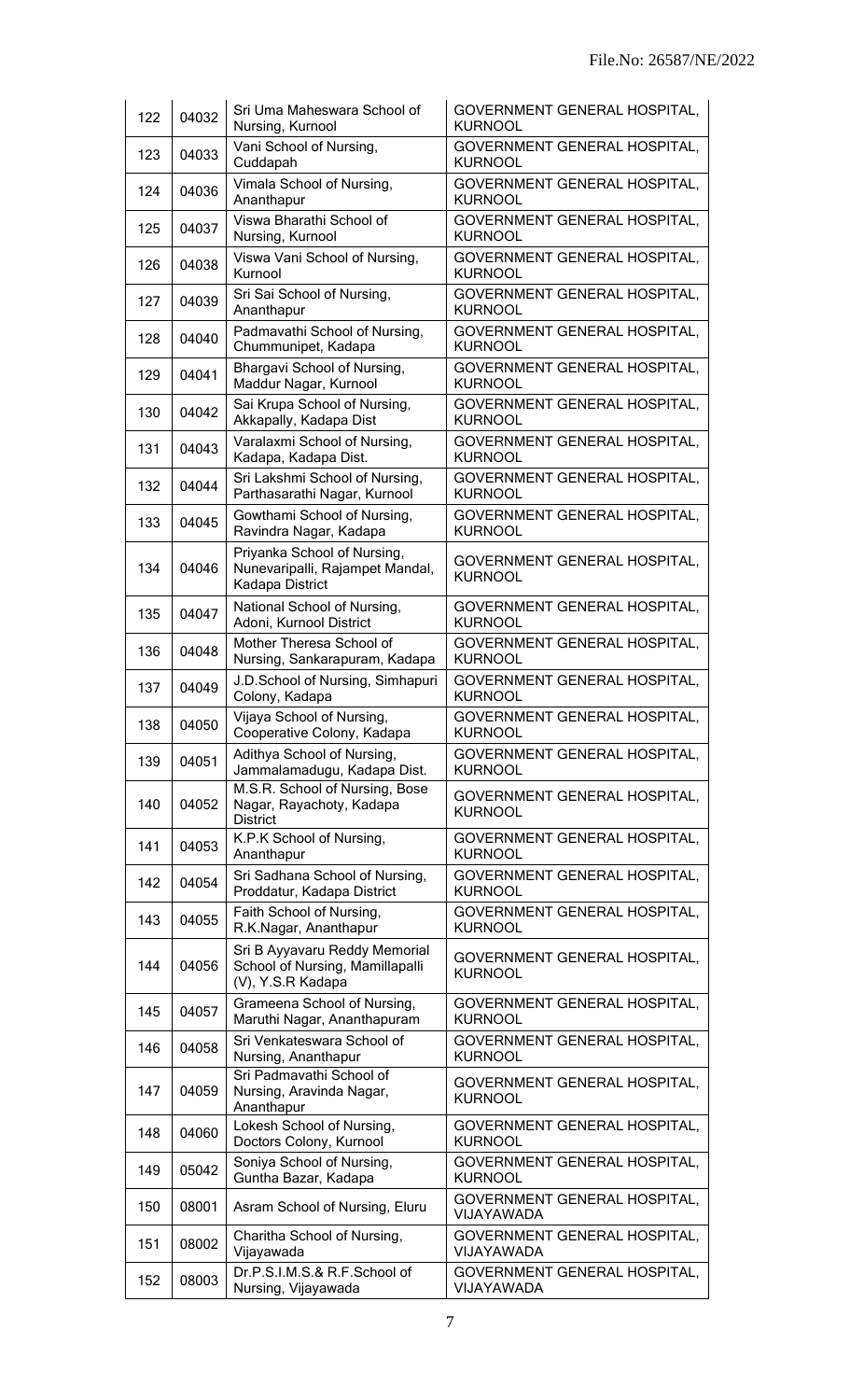| 153 | 08004 | Florence Nightingale School of<br>Nursing, Vijayawada                               | GOVERNMENT GENERAL HOSPITAL,<br>VIJAYAWADA        |
|-----|-------|-------------------------------------------------------------------------------------|---------------------------------------------------|
| 154 | 08005 | Girijas School of Nursing,<br>Gudivada                                              | GOVERNMENT GENERAL HOSPITAL,<br>VIJAYAWADA        |
| 155 | 08006 | Grace School of Nursing,<br>Machilipatnam                                           | GOVERNMENT GENERAL HOSPITAL,<br>VIJAYAWADA        |
| 156 | 08007 | Help School of Nursing,<br>Vijayawada                                               | GOVERNMENT GENERAL HOSPITAL,<br>VIJAYAWADA        |
| 157 | 08008 | Jyothi School of Nursing,<br>Tadepalligudem                                         | GOVERNMENT GENERAL HOSPITAL,<br>VIJAYAWADA        |
| 158 | 08009 | K.V.R Institute of Para Medical<br>Sciences School of Nursing,<br>Vijayawada        | GOVERNMENT GENERAL HOSPITAL,<br>VIJAYAWADA        |
| 159 | 08011 | Karuna School of Nursing,<br>Tanuku                                                 | GOVERNMENT GENERAL HOSPITAL,<br>VIJAYAWADA        |
| 160 | 08012 | Kunti Devi Mahilabhyudya<br>School of Nursing, Eluru                                | GOVERNMENT GENERAL HOSPITAL,<br>VIJAYAWADA        |
| 161 | 08014 | Meghana School of Nursing,<br>Tanuku                                                | GOVERNMENT GENERAL HOSPITAL,<br>VIJAYAWADA        |
| 162 | 08015 | Mother Theressa School of<br>Nursing, Vijayawada                                    | GOVERNMENT GENERAL HOSPITAL,<br>VIJAYAWADA        |
| 163 | 08016 | Mother Vannini School of<br>Nursing, Tadepalligudem                                 | GOVERNMENT GENERAL HOSPITAL,<br>VIJAYAWADA        |
| 164 | 08017 | Nagarjuna School of Nursing,<br>Vijayawada                                          | GOVERNMENT GENERAL HOSPITAL,<br>VIJAYAWADA        |
| 165 | 08018 | Phani School of Nursing,<br>Vijayawada                                              | GOVERNMENT GENERAL HOSPITAL,<br>VIJAYAWADA        |
| 166 | 08019 | Pragathi School of Nursing,<br>Vijayawada                                           | GOVERNMENT GENERAL HOSPITAL,<br>VIJAYAWADA        |
| 167 | 08021 | Sai Karuna School of Nursing,<br>Vijayawada                                         | GOVERNMENT GENERAL HOSPITAL,<br><b>VIJAYAWADA</b> |
| 168 | 08022 | School of Nursing G.G.H,<br>Vijayawada.                                             | GOVERNMENT GENERAL HOSPITAL,<br>VIJAYAWADA        |
| 169 | 08024 | Sri Venkata Ramana School of<br>Nursing, Tanuku                                     | <b>GOVERNMENT GENERAL HOSPITAL</b><br>VIJAYAWADA  |
| 170 | 08025 | St.Anns School of Nursing,<br>Vijayawada                                            | GOVERNMENT GENERAL HOSPITAL,<br>VIJAYAWADA        |
| 171 | 08026 | TIMS School of<br>Nursing, Vijayawada                                               | GOVERNMENT GENERAL HOSPITAL,<br>VIJAYAWADA        |
| 172 | 08028 | Usha School of Nursing,<br>Vijayawada                                               | GOVERNMENT GENERAL HOSPITAL,<br>VIJAYAWADA        |
| 173 | 08029 | Vardhan School of Nursing,<br>Vijayawada                                            | GOVERNMENT GENERAL HOSPITAL,<br>VIJAYAWADA        |
| 174 | 08030 | Vijay School of Nursing,<br>Vijayawada                                              | GOVERNMENT GENERAL HOSPITAL,<br>VIJAYAWADA        |
| 175 | 08031 | Vijaya Institute of Medicial<br>Sciences, Patamatalanka<br>Vijayawada               | GOVERNMENT GENERAL HOSPITAL,<br>VIJAYAWADA        |
| 176 | 08032 | Global School of Nursing,<br>Vijayawada                                             | GOVERNMENT GENERAL HOSPITAL,<br>VIJAYAWADA        |
| 177 | 08033 | Surya School of Nursing,<br>Nidadavolu, W.G. Dist                                   | GOVERNMENT GENERAL HOSPITAL,<br>VIJAYAWADA        |
| 178 | 08034 | Ganesh School of Nursing,<br>Gudivada, Krishna Dist                                 | GOVERNMENT GENERAL HOSPITAL,<br>VIJAYAWADA        |
| 179 | 08035 | Annapurna School of Nursing,<br>Ullamparru, Palakol (M),<br>W.G.Dist                | GOVERNMENT GENERAL HOSPITAL,<br>VIJAYAWADA        |
| 180 | 08036 | S.M School of Nursing, Tanuku,<br><b>West Godavari District</b>                     | GOVERNMENT GENERAL HOSPITAL,<br>VIJAYAWADA        |
| 181 | 08037 | School of Nursing, District Head<br>Quarters Hospital, Eluru                        | GOVERNMENT GENERAL HOSPITAL,<br>VIJAYAWADA        |
| 182 | 08038 | Batchu Rambhatlu and Dhana<br>Lakshmi School of Nursing,<br>Denduluru, W.G.District | GOVERNMENT GENERAL HOSPITAL,<br>VIJAYAWADA        |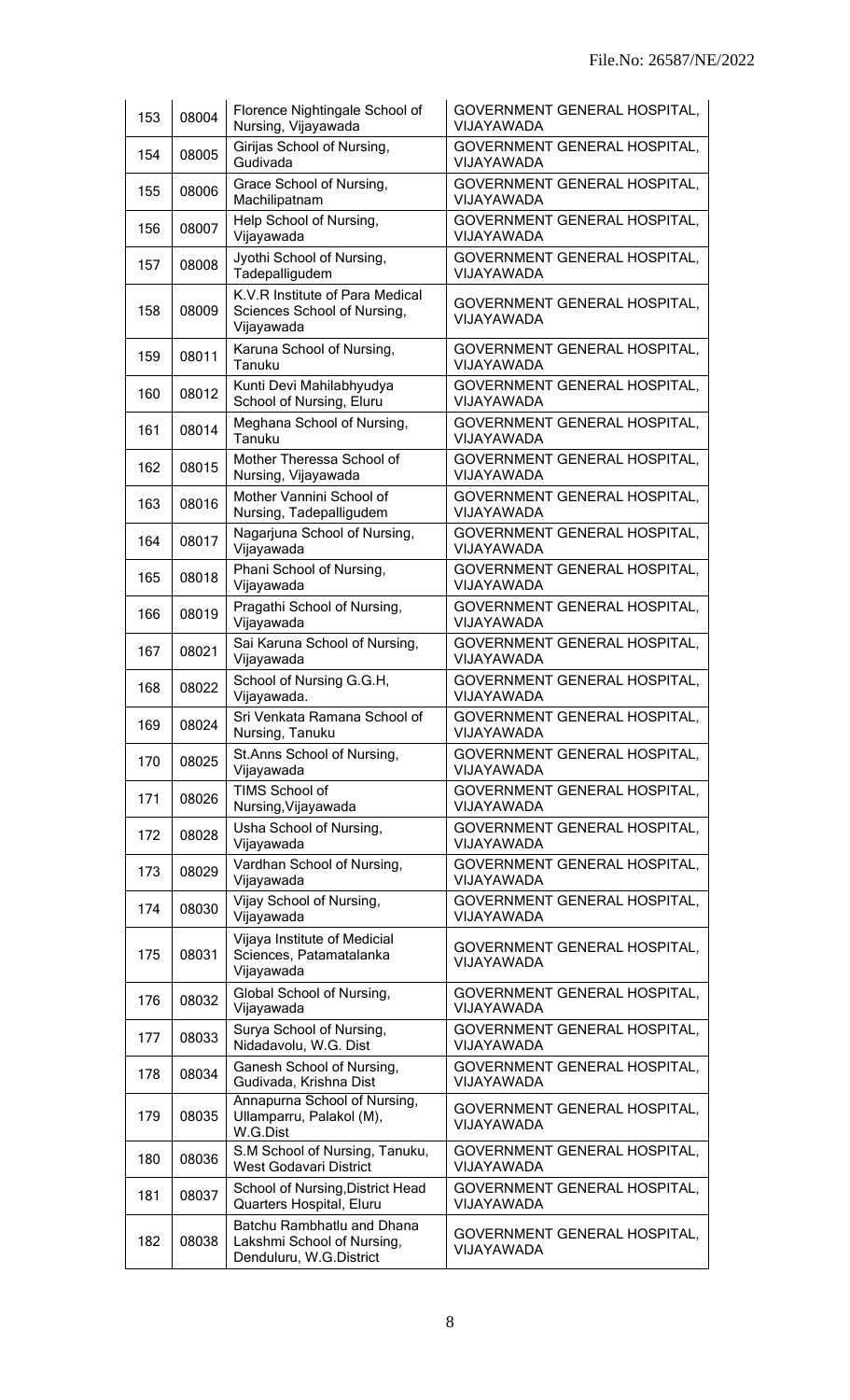| 183 | 08039 | Mother School of Nursing,<br>Bhimavaram, West Godavari<br><b>District</b>    | GOVERNMENT GENERAL HOSPITAL,<br>VIJAYAWADA    |
|-----|-------|------------------------------------------------------------------------------|-----------------------------------------------|
| 184 | 08040 | Narsapur Christian Hospital,<br>Narsapur, W.G.Dist                           | GOVERNMENT GENERAL HOSPITAL,<br>VIJAYAWADA    |
| 185 | 08041 | Kasturba School of Nursing,<br>Narasapuram, West Godavari<br><b>District</b> | GOVERNMENT GENERAL HOSPITAL,<br>VIJAYAWADA    |
| 186 | 08042 | Giffard Memorial Hospital,<br>Nuzvid, Krishna District                       | GOVERNMENT GENERAL HOSPITAL,<br>VIJAYAWADA    |
| 187 | 08043 | Kavitha School of Nursing,<br>Payakapuram, Vijayawada,<br>Krishna District   | GOVERNMENT GENERAL HOSPITAL,<br>VIJAYAWADA    |
| 188 | 09001 | Bethany School of Nursing,<br>Visakhapatnam                                  | KING GEORGE HOSPITAL,<br><b>VISAKHAPATNAM</b> |
| 189 | 09002 | D.D.R.School of Nursing,<br>Visakhapatnam                                    | KING GEORGE HOSPITAL,<br><b>VISAKHAPATNAM</b> |
| 190 | 09003 | <b>Emmanuel School of Nursing,</b><br>Visakhapatnam                          | KING GEORGE HOSPITAL,<br><b>VISAKHAPATNAM</b> |
| 191 | 09004 | Florence Nightingal School of<br>Nursing, Rajam, Srikakulam Dist.            | KING GEORGE HOSPITAL,<br><b>VISAKHAPATNAM</b> |
| 192 | 09005 | Gravismeds School of Nursing,<br>Visakhapatnam                               | KING GEORGE HOSPITAL,<br><b>VISAKHAPATNAM</b> |
| 193 | 09006 | KHK School of Nursing,<br>Srikakulam                                         | KING GEORGE HOSPITAL,<br><b>VISAKHAPATNAM</b> |
| 194 | 09007 | Laxmi School of Nursing,<br>Vizianagaram                                     | KING GEORGE HOSPITAL,<br><b>VISAKHAPATNAM</b> |
| 195 | 09008 | Lazarus School of Nursing,<br>Visakhapatnam                                  | KING GEORGE HOSPITAL,<br><b>VISAKHAPATNAM</b> |
| 196 | 09009 | M.S.R.School of Nursing,<br>Maharanipeta, Visakhapatnam                      | KING GEORGE HOSPITAL,<br><b>VISAKHAPATNAM</b> |
| 197 | 09010 | MIMS School of Nursing,<br>Nellimarla, Vizianagaram                          | KING GEORGE HOSPITAL,<br><b>VISAKHAPATNAM</b> |
| 198 | 09011 | Minerva School of Nursing,<br>Visakhapatnam                                  | KING GEORGE HOSPITAL,<br><b>VISAKHAPATNAM</b> |
| 199 | 09012 | Mohan Krishna School of<br>Nursing, Visakhapatnam                            | KING GEORGE HOSPITAL,<br><b>VISAKHAPATNAM</b> |
| 200 | 09013 | Narayana School of Nursing,<br>Srikakulam                                    | KING GEORGE HOSPITAL,<br><b>VISAKHAPATNAM</b> |
| 201 | 09014 | Padmavathi School of Nursing,<br>Visakhapatnam                               | KING GEORGE HOSPITAL,<br><b>VISAKHAPATNAM</b> |
| 202 | 09015 | Prema School of Nursing,<br>Visakhapatnam                                    | KING GEORGE HOSPITAL,<br><b>VISAKHAPATNAM</b> |
| 203 | 09016 | Sagar Durga School of Nursing,<br>Visakhapatnam                              | KING GEORGE HOSPITAL,<br><b>VISAKHAPATNAM</b> |
| 204 | 09017 | School of Nursing K.G.H,<br>Visakhapatnam                                    | KING GEORGE HOSPITAL,<br><b>VISAKHAPATNAM</b> |
| 205 | 09018 | Seven Hills School of<br>Nursing, Visakhapatnam                              | KING GEORGE HOSPITAL,<br><b>VISAKHAPATNAM</b> |
| 206 | 09019 | Siddartha School of Nursing,<br>Visakhapatnam                                | KING GEORGE HOSPITAL,<br><b>VISAKHAPATNAM</b> |
| 207 | 09020 | Sri Seven Hills School of<br>Nursing, Jagadamba Center,<br>Visakhapatnam     | KING GEORGE HOSPITAL,<br><b>VISAKHAPATNAM</b> |
| 208 | 09021 | St. Anns School of Nursing,<br>Visakhapatnam                                 | KING GEORGE HOSPITAL,<br><b>VISAKHAPATNAM</b> |
| 209 | 09022 | St. Josephs School of Nursing,<br>Maryland, Visakhapatnam                    | KING GEORGE HOSPITAL,<br><b>VISAKHAPATNAM</b> |
| 210 | 09023 | St. Josephs School of Nursing,<br>Maharanipeta, Visakhapatnam                | KING GEORGE HOSPITAL,<br><b>VISAKHAPATNAM</b> |
| 211 | 09024 | St.Lukes School of Nursing,<br>Visakhapatnam                                 | KING GEORGE HOSPITAL,<br><b>VISAKHAPATNAM</b> |
| 212 | 09025 | Tirumala School of Nursing,<br>Vizianagaram                                  | KING GEORGE HOSPITAL,<br><b>VISAKHAPATNAM</b> |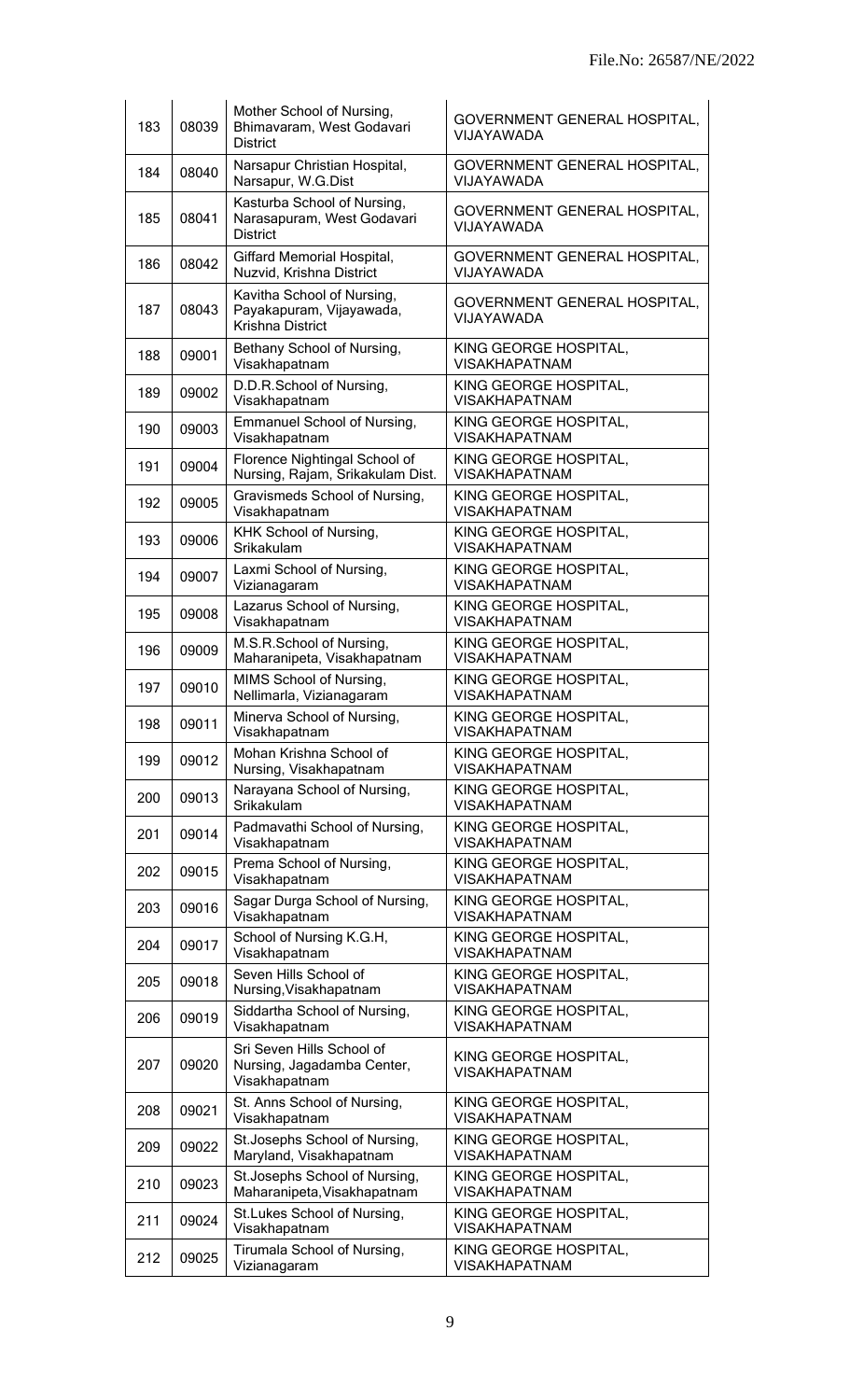| 213 | 09026 | Venkata Padma School of<br>Nursing, Vizianagaram                                | KING GEORGE HOSPITAL,<br><b>VISAKHAPATNAM</b>         |
|-----|-------|---------------------------------------------------------------------------------|-------------------------------------------------------|
| 214 | 09027 | Vikranth School of Nursing,<br>Narsannapeta, Srikakulam<br><b>District</b>      | KING GEORGE HOSPITAL,<br><b>VISAKHAPATNAM</b>         |
| 215 | 09028 | Visakha School of Nursing,<br>Visakhapatnam                                     | KING GEORGE HOSPITAL,<br><b>VISAKHAPATNAM</b>         |
| 216 | 09029 | Vijay Institute of Nursing<br>Sciences, Srikakulam                              | KING GEORGE HOSPITAL,<br><b>VISAKHAPATNAM</b>         |
| 217 | 09030 | AMG Dr.Satyavedam School of<br>Nursing, Visakhapatnam                           | KING GEORGE HOSPITAL,<br><b>VISAKHAPATNAM</b>         |
| 218 | 09031 | Indira School of Nursing,<br>Visakhapatnam                                      | KING GEORGE HOSPITAL,<br><b>VISAKHAPATNAM</b>         |
| 219 | 09032 | Mother Theresa School of<br>Nursing, Sheela Nagar,<br>Visakhapatnam             | KING GEORGE HOSPITAL,<br><b>VISAKHAPATNAM</b>         |
| 220 | 09033 | Behara School of Nursing,<br>Visakhapatnam                                      | KING GEORGE HOSPITAL,<br><b>VISAKHAPATNAM</b>         |
| 221 | 09034 | Jesus Marian School of Nursing,<br>Kottavalasa, Vizianagaram<br><b>District</b> | KING GEORGE HOSPITAL,<br><b>VISAKHAPATNAM</b>         |
| 222 | 09035 | Sai Lakshmi School of Nursing,<br>Gajapathinagaram,<br>Vizianagaram District    | KING GEORGE HOSPITAL,<br><b>VISAKHAPATNAM</b>         |
| 223 | 09036 | Global School of Nursing,<br>Visakhapatnam                                      | KING GEORGE HOSPITAL,<br><b>VISAKHAPATNAM</b>         |
| 224 | 09037 | GEMS School of Nursing, Rajolu,<br>Srikakulam                                   | KING GEORGE HOSPITAL,<br><b>VISAKHAPATNAM</b>         |
| 225 | 09038 | Amrutha School of Nursing,<br>Pendurthi, Visakhapatnam                          | KING GEORGE HOSPITAL,<br><b>VISAKHAPATNAM</b>         |
| 226 | 09039 | Mother School of Nursing,<br>Narsipatnam, Visakhapatnam                         | KING GEORGE HOSPITAL,<br><b>VISAKHAPATNAM</b>         |
| 227 | 09040 | Sri Modamamba School of<br>Nursing, Paderu, Visakhapatnam                       | KING GEORGE HOSPITAL,<br><b>VISAKHAPATNAM</b>         |
| 228 | 09041 | Santhi School of Nursing,<br>Bakkanapalem, Visakhapatnam                        | KING GEORGE HOSPITAL<br><b>VISAKHAPATNAM</b>          |
| 229 | 09042 | Avani School of Nursing,<br>Srikakulam                                          | KING GEORGE HOSPITAL,<br><b>VISAKHAPATNAM</b>         |
| 230 | 09044 | Sri Venkateswara School of<br>Nursing, Anakapalle,<br>Visakhapatnam             | KING GEORGE HOSPITAL,<br><b>VISAKHAPATNAM</b>         |
| 231 | 09045 | Lakshmi Surya School of<br>Nursing, Parvathipuram,<br>Vizianagaram District     | KING GEORGE HOSPITAL,<br><b>VISAKHAPATNAM</b>         |
| 232 | 09046 | St. Mother Theresa School of<br>Nursing, Rajam, Srikakulam<br><b>District</b>   | KING GEORGE HOSPITAL,<br><b>VISAKHAPATNAM</b>         |
| 233 | 09047 | Gayatri School of Nursing,<br>Palakonda, Srikakulam District                    | KING GEORGE HOSPITAL,<br><b>VISAKHAPATNAM</b>         |
| 234 | 09048 | Nightiangle School of Nursing,<br>Sabbavaram, Visakhapatnam                     | KING GEORGE HOSPITAL,<br><b>VISAKHAPATNAM</b>         |
| 235 | 06001 | A.E.L.C.School of Nursing,<br>Chirala                                           | RAJIV GANDHI INSTITUTE OF<br>MEDICAL SCIENCES, ONGOLE |
| 236 | 06002 | Addanki Prabhudas &<br>Sujanamma Memorial School of<br>Nursing, Ongole          | RAJIV GANDHI INSTITUTE OF<br>MEDICAL SCIENCES, ONGOLE |
| 237 | 06003 | Aluri School of Nursing, Ongole                                                 | RAJIV GANDHI INSTITUTE OF<br>MEDICAL SCIENCES, ONGOLE |
| 238 | 06006 | Bharati School of Nursing,<br>Ongole                                            | RAJIV GANDHI INSTITUTE OF<br>MEDICAL SCIENCES, ONGOLE |
| 239 | 06007 | Chaitanya School of Nursing,<br>Ongole                                          | RAJIV GANDHI INSTITUTE OF<br>MEDICAL SCIENCES, ONGOLE |
| 240 | 06009 | Dr. Samuel George School of<br>Nursing, Markapur                                | RAJIV GANDHI INSTITUTE OF<br>MEDICAL SCIENCES, ONGOLE |
| 241 | 06012 | J.S.School of Nursing, Ongole                                                   | RAJIV GANDHI INSTITUTE OF<br>MEDICAL SCIENCES, ONGOLE |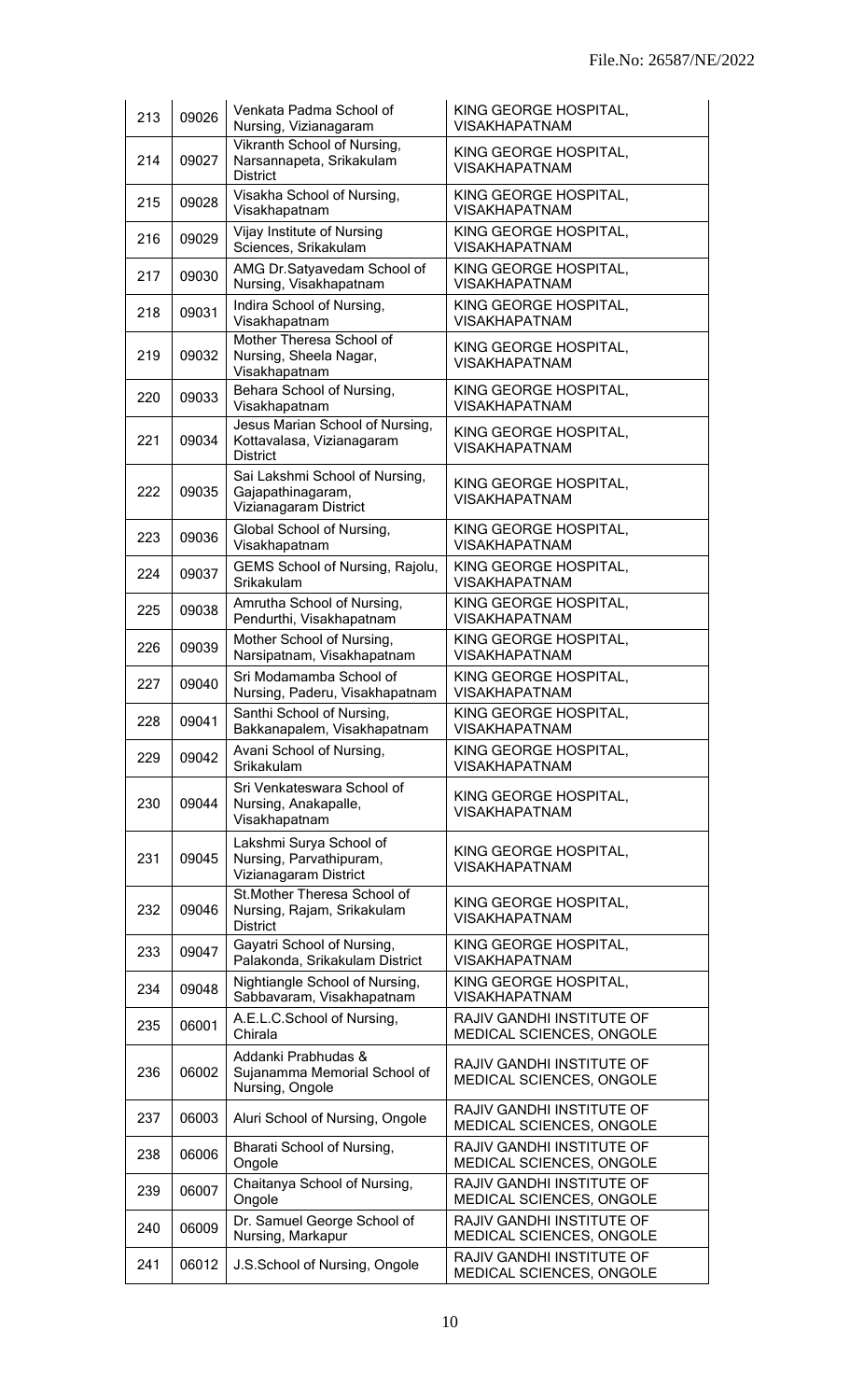| 242 | 06016 | Kondragunta School of Nursing,<br>Kandukur                                               | RAJIV GANDHI INSTITUTE OF<br>MEDICAL SCIENCES, ONGOLE        |  |
|-----|-------|------------------------------------------------------------------------------------------|--------------------------------------------------------------|--|
| 243 | 06019 | Madhu School of Nursing,<br>Ongole                                                       | RAJIV GANDHI INSTITUTE OF<br>MEDICAL SCIENCES, ONGOLE        |  |
| 244 | 06024 | National School of Nursing,<br>Ongole                                                    | RAJIV GANDHI INSTITUTE OF<br>MEDICAL SCIENCES, ONGOLE        |  |
| 245 | 06026 | Oxford School of Nursing,<br>Chirala                                                     | RAJIV GANDHI INSTITUTE OF<br>MEDICAL SCIENCES, ONGOLE        |  |
| 246 | 06035 | Sri Bhargavi School of Nursing,<br>Ongole                                                | RAJIV GANDHI INSTITUTE OF<br>MEDICAL SCIENCES, ONGOLE        |  |
| 247 | 06036 | Sri Durga School of Nursing,<br>Ongole,                                                  | RAJIV GANDHI INSTITUTE OF<br>MEDICAL SCIENCES, ONGOLE        |  |
| 248 | 06039 | Sri Sai School of Nursing,<br>Ongole                                                     | RAJIV GANDHI INSTITUTE OF<br>MEDICAL SCIENCES, ONGOLE        |  |
| 249 | 06040 | Sri Venkata Ramana School of<br>Nursing, Ongole                                          | RAJIV GANDHI INSTITUTE OF<br>MEDICAL SCIENCES, ONGOLE        |  |
| 250 | 06048 | Bellamkonda Sudha School of<br>Nursing, Giddalur                                         | <b>RAJIV GANDHI INSTITUTE OF</b><br>MEDICAL SCIENCES, ONGOLE |  |
| 251 | 06049 | Bellamkonda Sudha School of<br>Nursing, Cumbum                                           | RAJIV GANDHI INSTITUTE OF<br>MEDICAL SCIENCES, ONGOLE        |  |
| 252 | 06052 | Asham School of Nursing,<br>Markapuram, Prakasam Dist                                    | RAJIV GANDHI INSTITUTE OF<br>MEDICAL SCIENCES, ONGOLE        |  |
| 253 | 06067 | Chirala School of Nursing,<br>Dandubata, Hariprasad Nagar,<br>Chirala, Prakasam District | RAJIV GANDHI INSTITUTE OF<br>MEDICAL SCIENCES, ONGOLE        |  |
| 254 | 10001 | School of Nursing, RIMS, Ongole                                                          | RAJIV GANDHI INSTITUTE OF<br>MEDICAL SCIENCES, ONGOLE        |  |
| 255 | 10002 | KIMS School of Nursing,<br>Mukthinuthalapadu, Ongole                                     | RAJIV GANDHI INSTITUTE OF<br>MEDICAL SCIENCES, ONGOLE        |  |
| 256 | 10003 | Ongole School of Nursing,<br>Ongole                                                      | RAJIV GANDHI INSTITUTE OF<br>MEDICAL SCIENCES, ONGOLE        |  |
| 257 | 10004 | Sri Vijaya Bharathi School of<br>Nursing, Ongole, Prakasam<br><b>District</b>            | RAJIV GANDHI INSTITUTE OF<br>MEDICAL SCIENCES, ONGOLE        |  |
| 258 | 10005 | Bhargavi School of Nursing,<br>Cherukumpalem, Ongole,<br><b>Prakasam District</b>        | RAJIV GANDHI INSTITUTE OF<br>MEDICAL SCIENCES, ONGOLE        |  |
| 259 | 10006 | Kota Reddy School of Nursing,<br>Kandukur, Prakasam District                             | RAJIV GANDHI INSTITUTE OF<br>MEDICAL SCIENCES, ONGOLE        |  |
| 260 | 10007 | Arunodya School of Nursing,<br>Markapuram, Prakasam District                             | RAJIV GANDHI INSTITUTE OF<br>MEDICAL SCIENCES, ONGOLE        |  |
| 261 | 10008 | Sri Venkateswara School of<br>Nursing, CK Palem Road,<br>Ongole                          | RAJIV GANDHI INSTITUTE OF<br>MEDICAL SCIENCES, ONGOLE        |  |
| 262 | 10009 | Sri Vishnu School of Nursing,<br>Pamuru Road, Kandukur,<br>Prakasam                      | RAJIV GANDHI INSTITUTE OF<br>MEDICAL SCIENCES, ONGOLE        |  |
| 263 | 10010 | Sarada School of Nursing,<br>Medarametla, Prakasam District                              | RAJIV GANDHI INSTITUTE OF<br>MEDICAL SCIENCES, ONGOLE        |  |
| 264 | 05001 | Aparna School of<br>Nursing, Tirupathi                                                   | S.V.R.R.G.G.HOSPITAL, TIRUPATHI                              |  |
| 265 | 05002 | Arogyavaram Medical<br>CentreSchool of Nursing,<br>Arogyavaram                           | S.V.R.R.G.G.HOSPITAL, TIRUPATHI                              |  |
| 266 | 05003 | Bless School of Nursing,<br>Tirupathi                                                    | S.V.R.R.G.G.HOSPITAL, TIRUPATHI                              |  |
| 267 | 05004 | <b>Bollineni School of Nursing,</b><br>Nellore                                           | S.V.R.R.G.G.HOSPITAL, TIRUPATHI                              |  |
| 268 | 05005 | Cipai Govinda Reddy School of<br>Nursing, Tirupathi                                      | S.V.R.R.G.G.HOSPITAL, TIRUPATHI                              |  |
| 269 | 05006 | DGR School of Nursing, Nellore                                                           | S.V.R.R.G.G.HOSPITAL, TIRUPATHI                              |  |
| 270 | 05007 | Dileef School of Nursing, Nellore                                                        | S.V.R.R.G.G.HOSPITAL, TIRUPATHI                              |  |
| 271 | 05008 | Dr. P.V.Ramachandra Reddy<br>Peoples Polyclinic School of<br>Nursing, Nellore            | S.V.R.R.G.G.HOSPITAL, TIRUPATHI                              |  |
| 272 | 05009 | Dr.B.S.R.School of Nursing,<br>Atmakur, Nellore                                          | S.V.R.R.G.G.HOSPITAL, TIRUPATHI                              |  |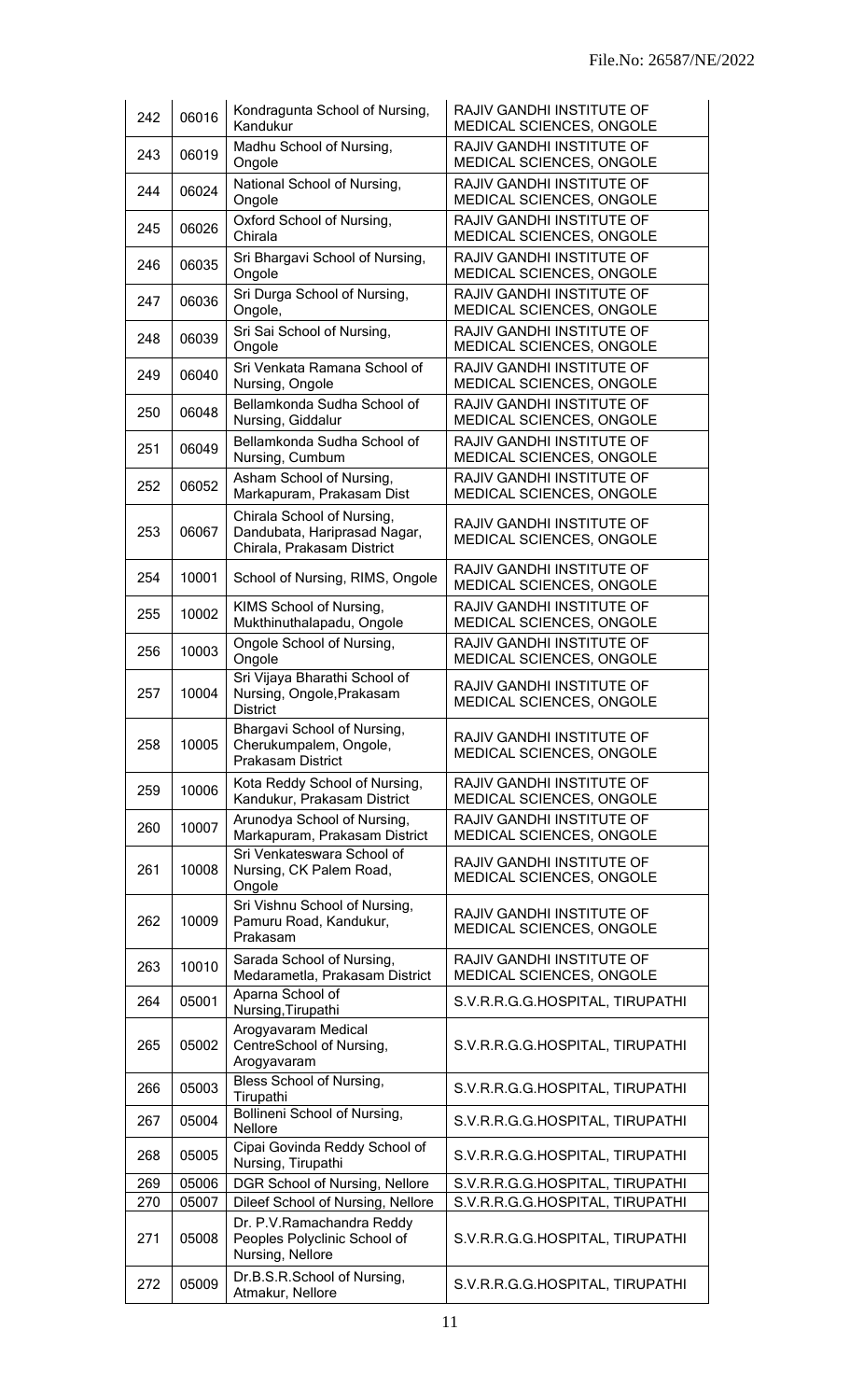| 273 | 05010 | Dr.K.Rajasekhar Reddy School<br>of Nursing, Nellore                      | S.V.R.R.G.G.HOSPITAL, TIRUPATHI |  |
|-----|-------|--------------------------------------------------------------------------|---------------------------------|--|
| 274 | 05011 | <b>Enlight School of Nursing,</b><br>Tirupathi                           | S.V.R.R.G.G.HOSPITAL, TIRUPATHI |  |
| 275 | 05012 | Malyadri School of Nursing,<br>Nellore                                   | S.V.R.R.G.G.HOSPITAL, TIRUPATHI |  |
| 276 | 05013 | Murali Krishna School of<br>Nursing, Nellore                             | S.V.R.R.G.G.HOSPITAL, TIRUPATHI |  |
| 277 | 05014 | Narayana School of Nursing,<br><b>Nellore</b>                            | S.V.R.R.G.G.HOSPITAL, TIRUPATHI |  |
| 278 | 05015 | Nellore School of Nursing,<br><b>Nellore</b>                             | S.V.R.R.G.G.HOSPITAL, TIRUPATHI |  |
| 279 | 05016 | P.E.S. School of Nursing,<br>Kuppam                                      | S.V.R.R.G.G.HOSPITAL, TIRUPATHI |  |
| 280 | 05017 | Partha School of Nursing,<br>Tirupathi                                   | S.V.R.R.G.G.HOSPITAL, TIRUPATHI |  |
| 281 | 05018 | Samrakshana School of Nursing,<br>Srikalahasti                           | S.V.R.R.G.G.HOSPITAL, TIRUPATHI |  |
| 282 | 05019 | Sapthagiri School of Nursing,<br>Tirupathi                               | S.V.R.R.G.G.HOSPITAL, TIRUPATHI |  |
| 283 | 05020 | School of Nursing SVRR GGH,<br>Tirupathi                                 | S.V.R.R.G.G.HOSPITAL, TIRUPATHI |  |
| 284 | 05021 | Prabhu School of Nursing,<br>Taipagiri Colony, Nellore                   | S.V.R.R.G.G.HOSPITAL, TIRUPATHI |  |
| 285 | 05022 | Sri Bhargavi School of Nursing,<br>Nellore                               | S.V.R.R.G.G.HOSPITAL, TIRUPATHI |  |
| 286 | 05023 | Sri Gnana Prasunambika School<br>of Nursing, Srikalahasti                | S.V.R.R.G.G.HOSPITAL, TIRUPATHI |  |
| 287 | 05024 | Sri Krishna Chaitanya School of<br>Nursing, Madanapalle                  | S.V.R.R.G.G.HOSPITAL, TIRUPATHI |  |
| 288 | 05025 | Sri Krishna School of Nursing,<br>Tirupathi                              | S.V.R.R.G.G.HOSPITAL, TIRUPATHI |  |
| 289 | 05026 | Sri Padmavathi School of<br>Nursing, Nellore                             | S.V.R.R.G.G.HOSPITAL, TIRUPATHI |  |
| 290 | 05027 | Sri Padmavathi School of<br>Nursing, Tirupathi                           | S.V.R.R.G.G.HOSPITAL, TIRUPATHI |  |
| 291 | 05028 | Sri Sai Krishna School of<br>Nursing, Gudur                              | S.V.R.R.G.G.HOSPITAL, TIRUPATHI |  |
| 292 | 05029 | Sri Venkata Padmavathi School<br>of Nursing, Tirupathi                   | S.V.R.R.G.G.HOSPITAL, TIRUPATHI |  |
| 293 | 05030 | Sri Venkateswara School of<br>Nursing, Chittoor                          | S.V.R.R.G.G.HOSPITAL, TIRUPATHI |  |
| 294 | 05031 | Swathi School of Nursing,<br>Tirupathi                                   | S.V.R.R.G.G.HOSPITAL, TIRUPATHI |  |
| 295 | 05032 | Vedha School of Nursing,<br>Tirupathi                                    | S.V.R.R.G.G.HOSPITAL, TIRUPATHI |  |
| 296 | 05033 | Vijaya School of Nursing,<br>Chittoor                                    | S.V.R.R.G.G.HOSPITAL, TIRUPATHI |  |
| 297 | 05034 | Vijaya School of Nursing, Nellore                                        | S.V.R.R.G.G.HOSPITAL, TIRUPATHI |  |
| 298 | 05035 | Sri Vinayaka School of Nursing,<br>Tirupathi                             | S.V.R.R.G.G.HOSPITAL, TIRUPATHI |  |
| 299 | 05036 | Apex Institute of Medical Science<br>School of Nursing, Tiurpathi        | S.V.R.R.G.G.HOSPITAL, TIRUPATHI |  |
| 300 | 05037 | Deepika School of Nursing,<br>Tirupathi, Chittoor Dist                   | S.V.R.R.G.G.HOSPITAL, TIRUPATHI |  |
| 301 | 05038 | Sri Vikas School of Nursing,<br>Tirupati, Chittoor Dist                  | S.V.R.R.G.G.HOSPITAL, TIRUPATHI |  |
| 302 | 05039 | Sri Sai School of Nursing,<br>Diguvakanakampalem Chittoor<br>Dist.       | S.V.R.R.G.G.HOSPITAL, TIRUPATHI |  |
| 303 | 05040 | Sri G.K.Reddy School of<br>Nursing, Tirupathi, Chittor District          | S.V.R.R.G.G.HOSPITAL, TIRUPATHI |  |
| 304 | 05041 | Sai Bhargavi School of Nursing,<br>Vedayapalem, Nellore                  | S.V.R.R.G.G.HOSPITAL, TIRUPATHI |  |
| 305 | 05043 | School of Nursing, Sri<br>Padmavathi Mahila<br>Visvavidyalayam, Tirupati | S.V.R.R.G.G.HOSPITAL, TIRUPATHI |  |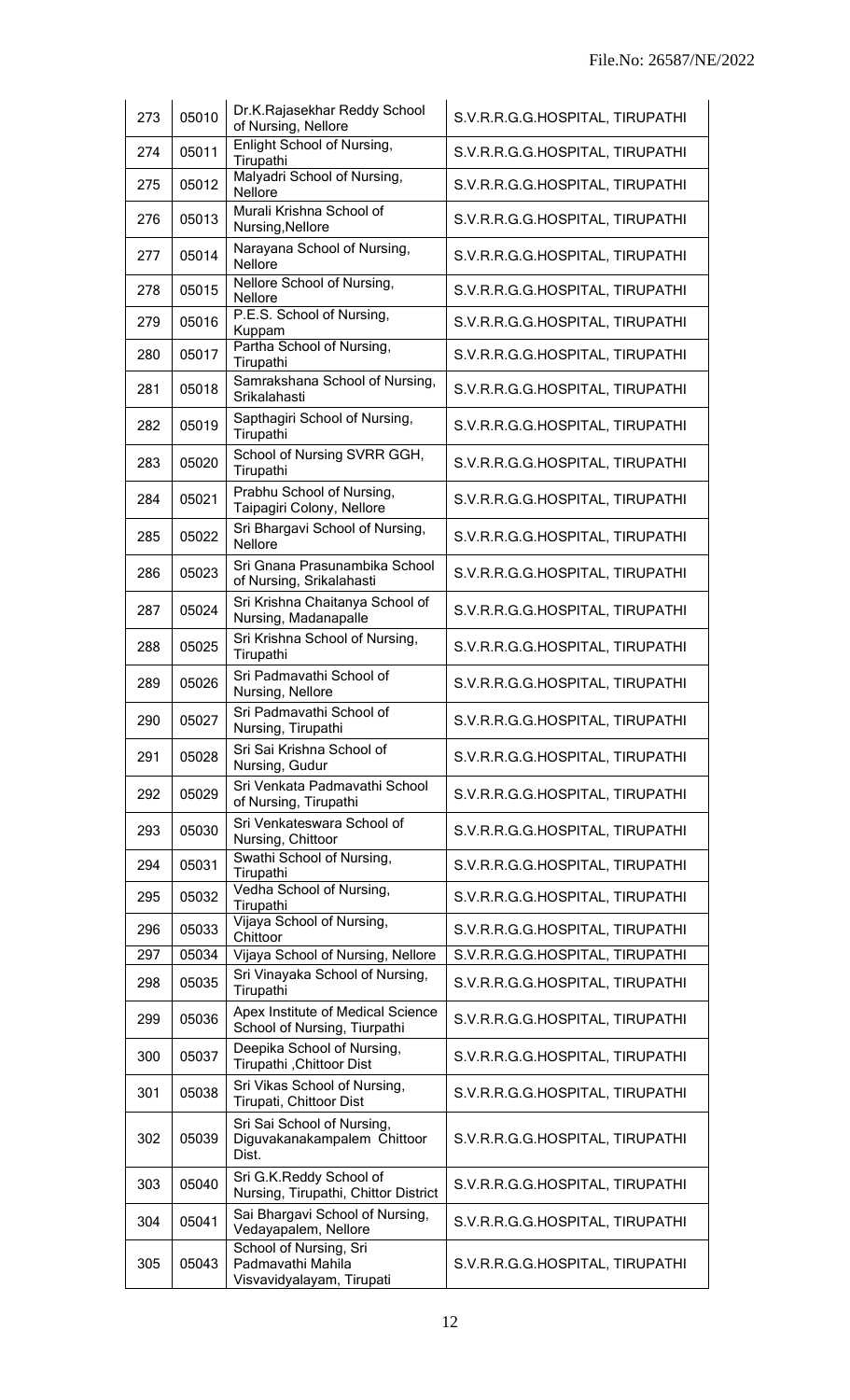| 306 | 05044 | R.V.S School of Nursing,<br>Murakambattu, Chittoor Dist                                    | S.V.R.R.G.G.HOSPITAL, TIRUPATHI |
|-----|-------|--------------------------------------------------------------------------------------------|---------------------------------|
| 307 | 05045 | Tirupati School of Nursing,<br>Tirupati                                                    | S.V.R.R.G.G.HOSPITAL, TIRUPATHI |
| 308 | 05047 | ABM Hospital School of Nursing,<br>Nellore                                                 | S.V.R.R.G.G.HOSPITAL, TIRUPATHI |
| 309 | 05048 | Sunrise School of Nursing,<br>Gudur, Nellore District                                      | S.V.R.R.G.G.HOSPITAL, TIRUPATHI |
| 310 | 05049 | Sowmya School of Nursing,<br>Buchireddypalem, Nellore District                             | S.V.R.R.G.G.HOSPITAL, TIRUPATHI |
| 311 | 05050 | Rathnamma School of Nursing,<br>Midhala Nagar, East Gudur,<br><b>Nellore District</b>      | S.V.R.R.G.G.HOSPITAL, TIRUPATHI |
| 312 | 05051 | Pallavi School of Nursing,<br>Vedayapalem, Nellore, Nellore<br><b>District</b>             | S.V.R.R.G.G.HOSPITAL, TIRUPATHI |
| 313 | 05052 | Vasantha Lakshmi School of<br>Nursing, B.V.Nagar, Nellore,<br><b>Nellore District</b>      | S.V.R.R.G.G.HOSPITAL, TIRUPATHI |
| 314 | 05053 | Smt. Saraswathamma School of<br>Nursing, Madanapalli, Chittoor<br><b>District</b>          | S.V.R.R.G.G.HOSPITAL, TIRUPATHI |
| 315 | 05054 | Dr. Penubala Institute of Medical<br>Sciences School of Nursing,<br>Tiruchanoor, Tirupathi | S.V.R.R.G.G.HOSPITAL, TIRUPATHI |
| 316 | 05055 | Sri Sai School of Nursing,<br>Jammalapalem(V), Jadanki(M),<br><b>Nellore District</b>      | S.V.R.R.G.G.HOSPITAL, TIRUPATHI |
| 317 | 05056 | Dr.RSR School of Nursing, CSR<br>Bhavan, Vedayapalem, Nellore                              | S.V.R.R.G.G.HOSPITAL, TIRUPATHI |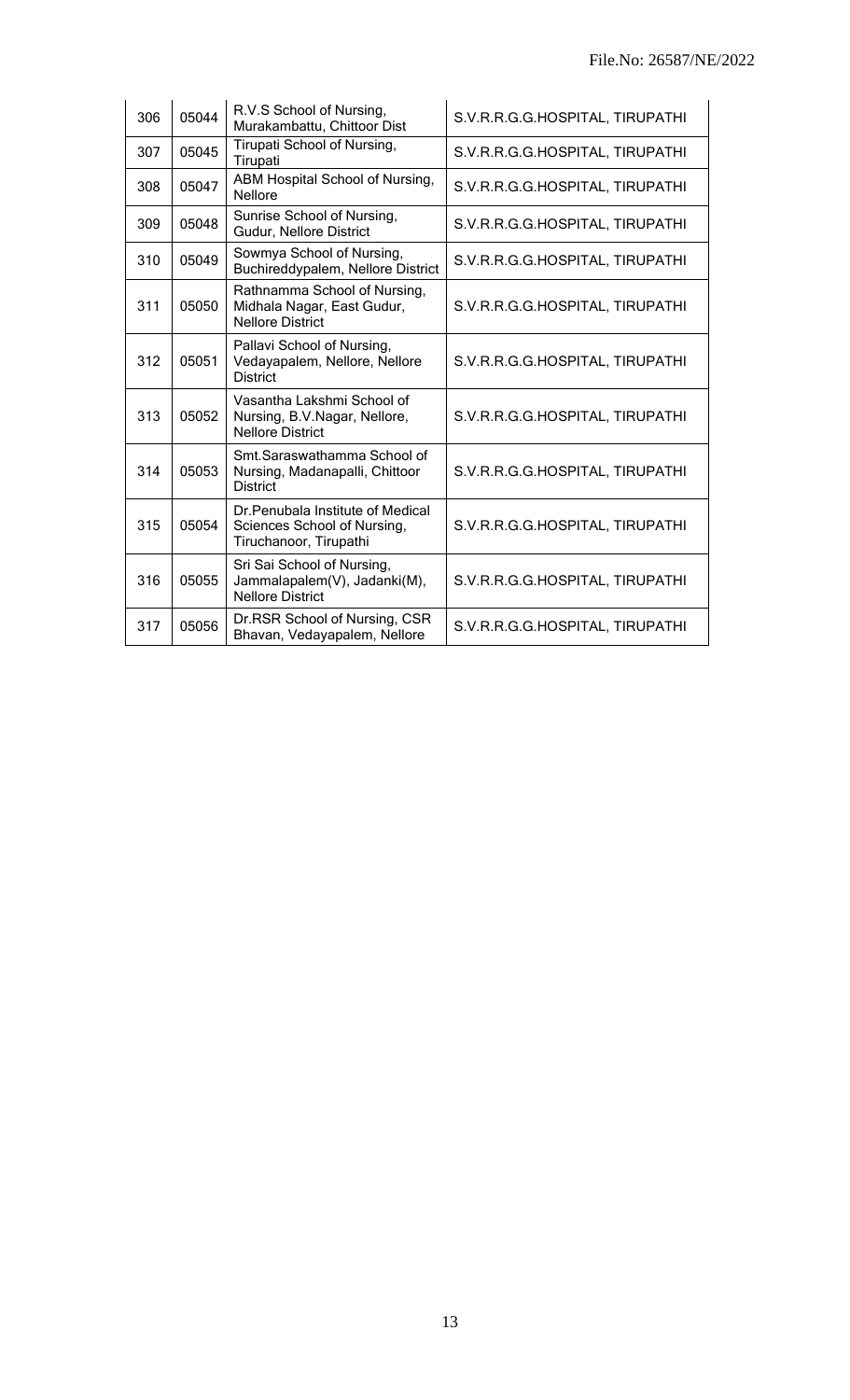# **EXAMINATION SCHEDULE**

#### **Ist YEAR THEORY EXAMINATIONS, March 2022 to be held in July 2022**

| Date of Examination                                                                     | Time        | <b>Subject (New Regulations)</b>   |  |  |
|-----------------------------------------------------------------------------------------|-------------|------------------------------------|--|--|
|                                                                                         |             |                                    |  |  |
|                                                                                         |             | <b>***Revised Syllabus</b>         |  |  |
| <b>PAPER-1</b>                                                                          | 09.00 AM to | <b>Bio Sciences</b>                |  |  |
| 08.07.2022 (Friday)                                                                     | 12.00 Noon  | - Anatomy, Physiology &            |  |  |
|                                                                                         |             | Microbiology                       |  |  |
| <b>PAPER-II</b>                                                                         | -do-        | <b>Behavioral Sciences</b>         |  |  |
| 11.07.2022 (Monday)                                                                     |             | - Psychology                       |  |  |
|                                                                                         |             | - Sociology                        |  |  |
| <b>PAPER-III</b>                                                                        | -do-        | <b>Foundation of Nursing</b>       |  |  |
| 13.07.2022                                                                              |             | - Fundamental of Nursing           |  |  |
| (Wednesday)                                                                             |             | - First Aid                        |  |  |
| <b>PAPER-IV</b>                                                                         | -do-        | <b>Community Health Nursing-1</b>  |  |  |
| 15.07.2022 (Friday)                                                                     |             | - CHN-I                            |  |  |
|                                                                                         |             | - Environmental Hygiene,           |  |  |
|                                                                                         |             | - Health Education & communication |  |  |
|                                                                                         |             | skills                             |  |  |
|                                                                                         |             | - Nutrition                        |  |  |
| $\sim$ - $\sim$ 0000 to be beld in this 0000<br>$\mathbf{L}$ . Vear theany evaminations |             |                                    |  |  |

## **IInd YEAR THEORY EXAMINATIONS, March 2022 to be held in July 2022**

| Date of Examination                       | Time                      | Subject (New Regulations)                                 |
|-------------------------------------------|---------------------------|-----------------------------------------------------------|
| <b>PAPER-1</b><br>09.07.2022 (Saturday)   | 09.00 AM to<br>12.00 Noon | Medical & Surgical Nursing - I, including<br>Pharmacology |
| $PAPER - II$<br>12.07.2022(Tuesday)       | -do-                      | Medical & Surgical Nursing - II,<br>(Specialties)         |
| <b>PAPER-III</b><br>14.07.2022 (Thursday) | -do-                      | Mental Health and Psychiatric Nursing                     |
| <b>PAPER-IV</b><br>16.07.2022(Saturday)   | -do-                      | <b>Child Health Nursing</b>                               |

### **IIIrd YEAR THEORY EXAMINATIONS, March 2022 to be held in July 2022**

| Date of Examination              | Time                    | <b>Subject (New Regulations)</b> |
|----------------------------------|-------------------------|----------------------------------|
| PAPER-1<br>08.07.2022 (Friday)   | 02.00 PM to<br>05.00 PM | Midwifery & Gynecology           |
| PAPER –II<br>11.07.2022 (Monday) | -do-                    | Community Health Nursing -II     |

### **PRACTICAL EXAMINATIONS – March 2022 to be held in July 2022**

| <b>Ist YEAR</b>           | 9-00 A.M to 5-00 P.M   | <b>Fundamentals of Nursing</b>        |
|---------------------------|------------------------|---------------------------------------|
| 18.07.2022 (Monday) and   |                        |                                       |
| 19.07.2022 (Tuesday)      |                        |                                       |
| lind YEAR                 | $9-00$ A.M to 5-00 P.M | <b>Medical &amp; Surgical Nursing</b> |
| 20.07.2022(Wednesday)     |                        |                                       |
| and 21.07.2022 (Thursday) |                        |                                       |
| II nd YEAR                | 9-00 A.M to 5-00 P.M   | <b>Child Health Nursing</b>           |
| 22.07.2022(Friday) and    |                        |                                       |
| 23.07.2022 (Saturday)     |                        |                                       |
| Illrd YEAR                | 9-00 A.M to 5-00 P.M   | Midwifery                             |
| 24.07.2022 (Sunday) and   |                        |                                       |
| 25.07.2022 (Monday)       |                        |                                       |
| <b>Illrd YEAR</b>         | 9-00 A.M to 5-00 P.M   | <b>Community Health Nursing</b>       |
| 26.07.2022 (Tuesday) and  |                        |                                       |
| 27.07.2022 (Wednesday)    |                        |                                       |

Note: - Question papers for  $1^{st}$  year,  $2^{nd}$  year  $\&$  3<sup>rd</sup> year subjects are set as per the new regulations **revised syllabus. Hence all the students who are appearing for 1 st year, 2 nd year & 3rd year subjects should follow the new syllabus for theory & practical examinations.**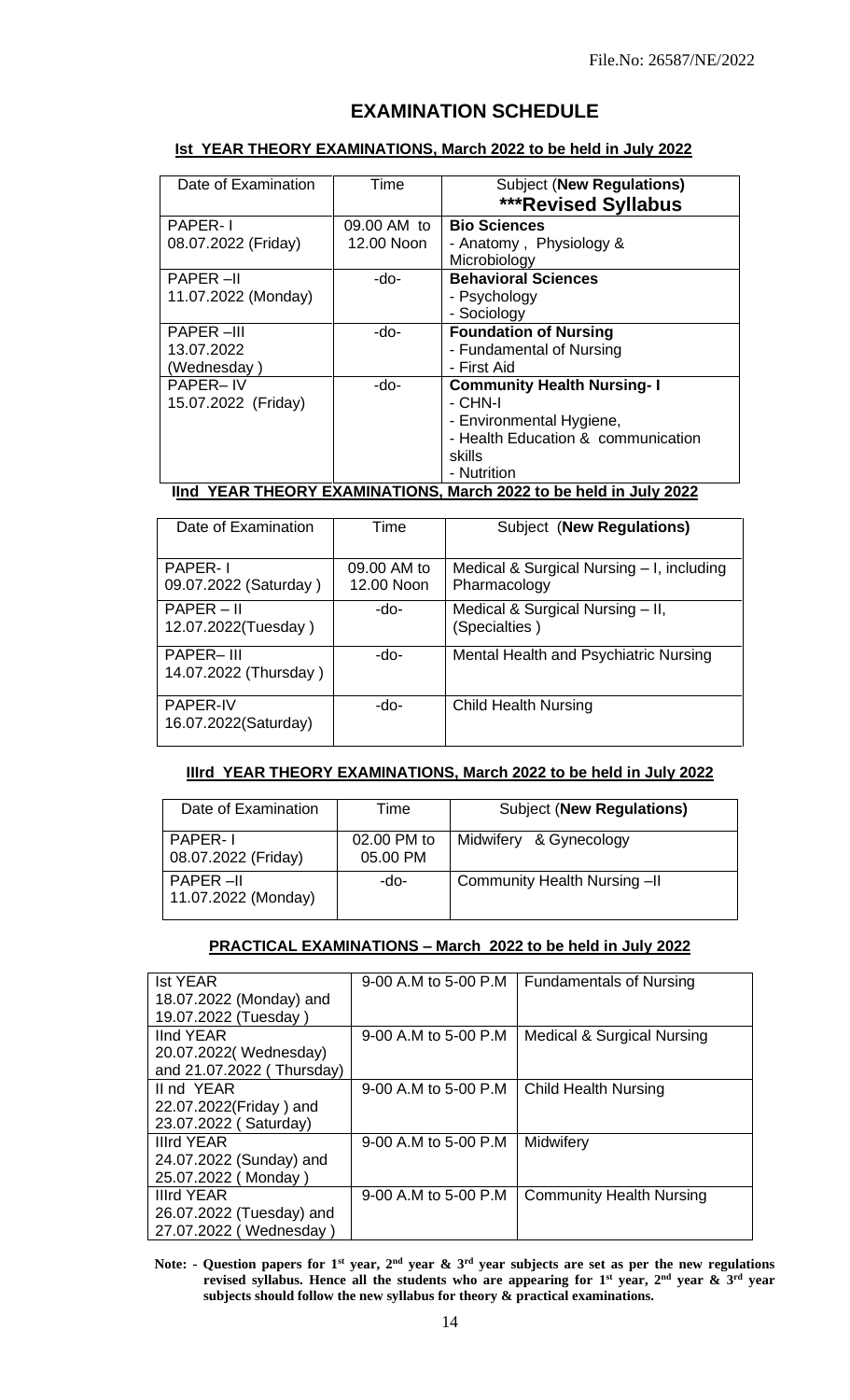#### **The Examination fee structure is as follows**:-

- 1. Ist year examination or part thereof Rs.300/-
- 2. IInd year examination or part thereof Rs.400/-
- 3. IIIrd year examination or part thereof Rs.500/-

The above fee should be remitted through challan in the Government treasury to the following Head of Account on or before **01.07.2022** and with late fee of **Rs.100**/- on **02.07.2022.** Separate **challans should be made for all students of 1st, 2nd and 3rd year students (year wise challans) along with the list of candidates appearing for examinations year wise and no extra amount will be accepted, other than the list of candidates submitted. No Extra amount will be adjusted.**

 Pay Exam fee through a Government challan through website : **<https://cfms.ap.gov.in/>** > **Receipts Link** > **Citizen Challan Creation** > crediting to the following Head of Account.



- 0210 Medical & Public Health
	- 03 Medical Education,Training & Research
- MH 105 Allopathy
- SH (81) Other receipts
	- 001 Other receipts

**The original challan along with (2) Sets of photo copies has to be enclosed to the application form. The fee once paid will not be refunded or adjusted under any circumstances.**

**IMPORTANT POINTS:**

- ➢ **The Examination applications of the students and INTERNAL ASSESSMENT MARKS should be uploaded in the DME official Web site (http://dme.ap.nic.in) and the same will be available upto 01.07.2022 (without late fee) and 02.07.2022 (with late fee)**
- ➢ **No institution shall submit average internal marks of the total students more than 75% i.e., if 40 students are admitted in a course the average score of the 40 students shall not exceed 75% of total internal marks as per the INC regulations. Hence, keeping in view of the above provision, submit the internal marks through on line.**
- ➢ **Then, takeout the Printout of the application forms, then enclose the examination fee of the students of Nursing School (Original Challans) along with required documents to the application i.e., Attendance of theory and Practical etc., (Details are available in Annexure-I) should be submitted directly to the scrutinizing centres mentioned against their school of nursing in the above statement on or before 01.07.2022 by 5.00 P.M. Applications will be accepted with late fee of Rs. 100/- per candidate in addition to existing fee of 1st , 2 nd and 3rd years on**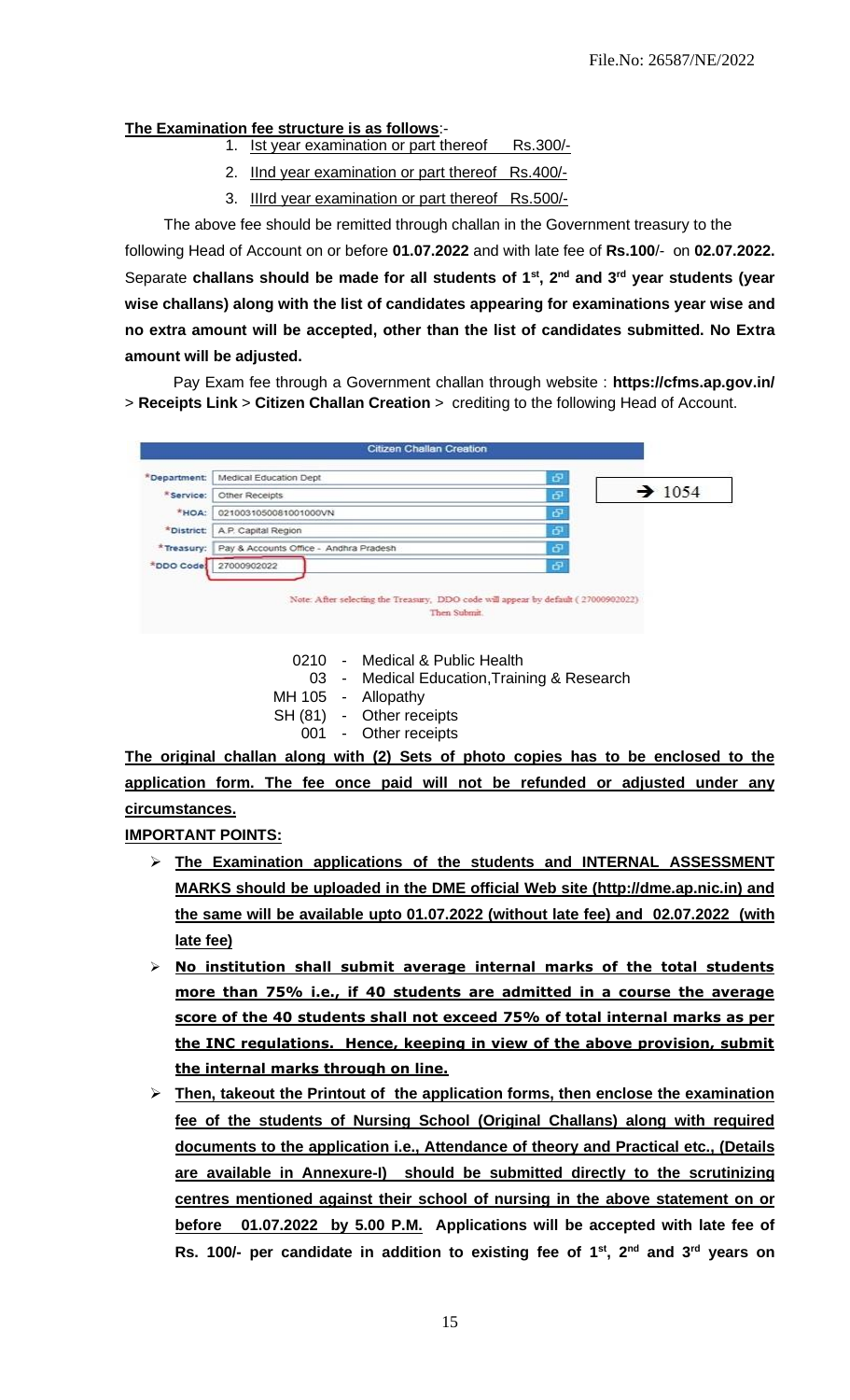**02.07.2022 at the Scrutinizing centres. After last date of late fee i.e., 02.07.2022, examination applications and fee will not be accepted.** 

- ➢ **The Superintendents of the Teaching Hospital/Principal of the Government schools of Nursing of the concerned Scrutinizing centre are directed to accept the examination applications as per the dates mentioned above strictly and scrutiny has to be done as per the instructions given in the notification and as per the INC rules & Regulations and submit the scrutinized applications of their securitizing centre in Nursing Education Section O/o the Director of Medical Education, A.P, Vijayawada from 04.07.2022 to 05.07-2022 by 5:00 PM.**
- ➢ **The Principals of Govt./Private Schools of Nursing are directed that they have to enclose the Attested photo copies of the Mark lists of the previous years and downloaded marks lists of November '2021 & February 2022, to the Examination applications Without this the applications will be rejected. The Selection list of the candidates of 1st year to be enclosed with the signatures and official seals of all members of the selection committee if the 1st year students are appearing for the 1st time. Further, they have to enclose a certificate to the examination application from the concerned teaching and other hospitals stating that the students have completed the required clinical hours.**

**Further, the Principals of Govt./Private Schools of Nursing should also follow the following instructions scrupulously.**

- **1)** All the applications should have the enclosures as noted in the application form. Incomplete and incorrect applications will be rejected.
- **2) Important Instructions:-The Principals of Government and Private Schools of Nursing are informed that as per the instructions of the Indian Nursing Council, the students who failed either in Theory or in Practical Examination under NR 2, they have to appear for both Theory and Practical in next Supplementary exam. Even if a student is absent in Theory or Practical separately, He/ She have to appear for both Theory and Practical Exam.**
- **3) All Applications of New Regulation (NR-2) Students have to be submitted in Color Printed form. Black and white application copies will not be accepted.**
- **4)** As per the examination schedule, the candidates should produce their practical Record at the examination center concerned.
- **5)** The Principals of Government and Private Schools of Nursing are informed that necessary instructions may be given to their students concerned that while filling up the Application form **Online,** the name of the student/Father or Guardian Name/ Institution as per their S.S.C. Certificate IN BLOCK LETTERS ONLY, AND NO CORRECTIONS WILL BE ENTERTAINED LATER ON. They should write the identification marks of the student also.
- **6)** THE PRINCIPALS OF SCHOOLS OF NURSING ARE INFORMED THAT HALL TICKETS WILL BE ISSUED ONLY TO THOSE SCHOOLS THAT ARE FOLLOWING INDIAN NURSING COUNCIL REGULATIONS, NEW DELHI.
- **7) All Private Schools of Nursing are instructed to submit the Attendance Certificate for both theory and Practicals of the students of their concerned Schools of Nursing along with hard copy of the examination applications to the concerned Scrutinizing centres. They are also informed that unless the internal Assessment marks are uploaded, the applications will not be accepted for uploaded through online. They are also informed that if any student fails in Internal Assessment Marks of any subject such student is not allowed to write the examination for that subject only. If such a case caution to be taken while filling up of the application for appearing other subjects.**
	- **8)** The students who are not eligible for appearing BEGNM Examinations as per INC norms like i.e shortage of Attendance etc. such applications should not be submitted to the scrutinizing centres.
	- 9) The Superintendents of concerned Teaching Hospitals are informed to make arrangements to send the Principals of the Government Schools of Nursing concerned to collect Examination Material and Hall tickets on **06.07.2022. OSD's of the exam centres** need to collect the examination material from Government School of Nursing, Kurnool & SVRRGGH, Tirupati.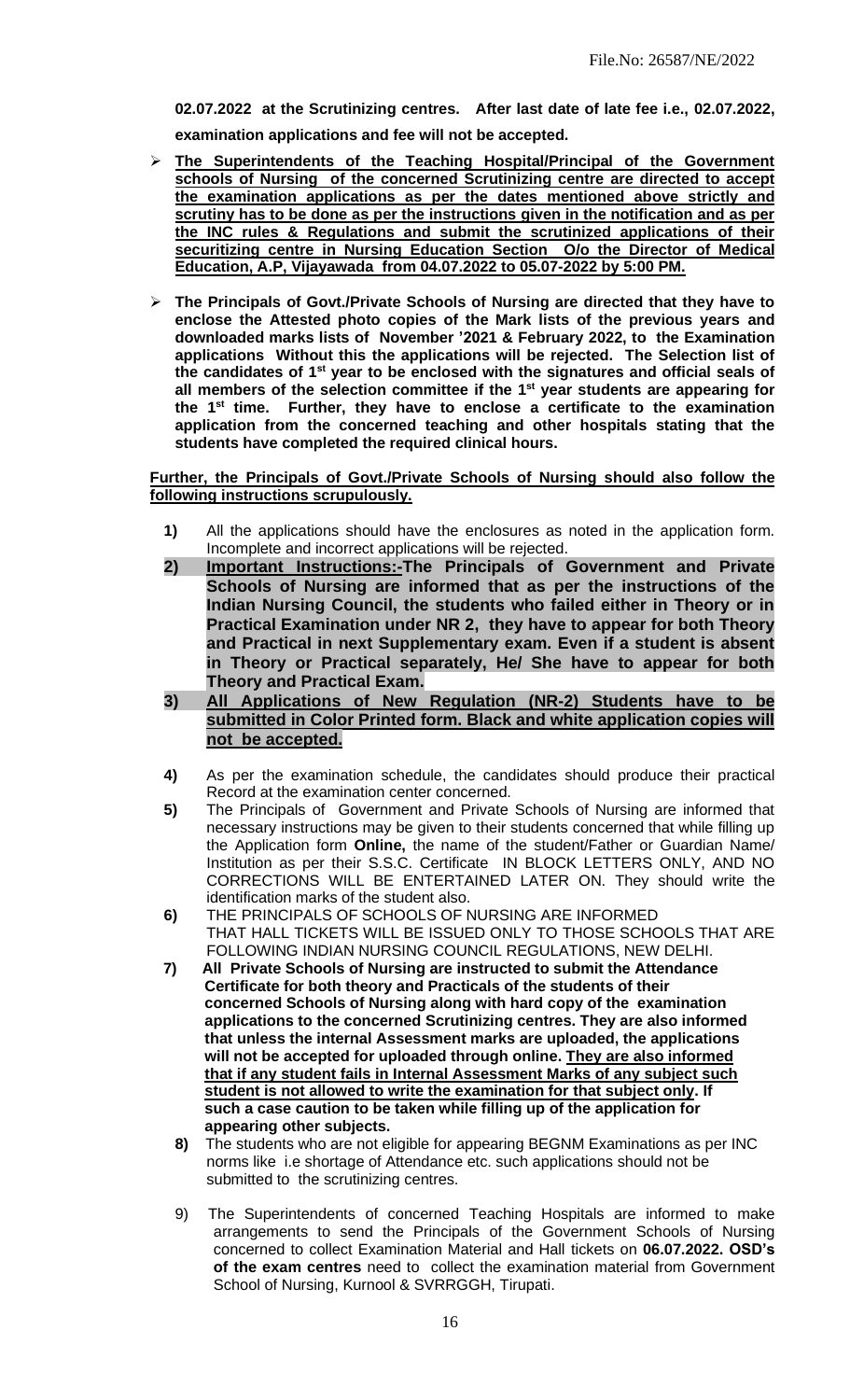- 10) The Superintendents of the General Nursing and Midwifery Examination Centers are requested to send the Answer Scripts of Theory papers after completion of all the theory exams on **28.07.2022** to O/o Director of Medical Education, Hanumanpet, Vijayawada, Andhra Pradesh without fail by **own means of transportation safely with proper sealing** and practical answer scripts along with Marks sheets and Attendance sheets on or before **28.07.2022** without fail with proper sealing. The Superintendents of the General Nursing and Midwifery examination centers are informed that he/ she should super scribe the Register Numbers of the Answer Scripts packed in the Bundles. Any deviations in the submission of Answer scripts will be viewed seriously.
- 11) The Superintendents of the General Nursing and Midwifery Examinations centers are requested to submit the record of attendance (Subject wise) in separate cover in original of all the students who appeared General Nursing and Midwifery Supplementary Examinations, Marchl'2022 otherwise the Answer Scripts will not be received without original record of attendance.

12) The GNM examination applications of first year students can be uploaded in the DME website only after uploading the selection lists of the first year students for the academic year 2021-22 in the DME website by the concerned District Medical & Health Officers. Otherwise examination applications of  $1<sup>st</sup>$  year students will not be accepted through online.

All the Principals of Government Schools of Nursing /Correspondents of Private Schools of Nursing are informed that the examination centers shall be the concerned Govt. schools of Nursing / Teaching Hospitals / Medical colleges and the allocation of the examination centres to the schools of nursing will be published in the DME official website later. The Principals of Schools Nursing are requested to furnish the list of the eligible teaching staff as practical examiners from both Govt. & Private institutes as per INC rules to the O/o Director of Medical Education, AP, Vijayawada through the Superintendents of concerned exam centers at the same of submission of scrutinized applications & attendance.

Further, they are informed that the Hall tickets for the eligible candidates to appear for the examinations will be uploaded in the Director of Medical Education official website. Hence, they have to download the Hall tickets and affix the same photograph which was already affixed in the examination application form and signed by the Principal across the photograph and the same may be issued to the candidate. The schedule for downloading the Hall tickets will be intimated later through website.

### **Note:- Important instructions in Annexures – I & II**

Sd/- Dr. M. Raghavendra Rao Director of Medical Education

To

All the Principals of Govt. Schools of Nursing in the A.P. state through DME web site. All the Superintendents/ Directors of teaching Hospital in the A.P. state through DME web site. **Copy to the All the Correspondents / Principals of Private Schools of Nursing in the A.P. State with a request to l**og on web site **[http://dme.ap.nic.in](http://dme.ap.nic.in/)**

Copy to the stock file.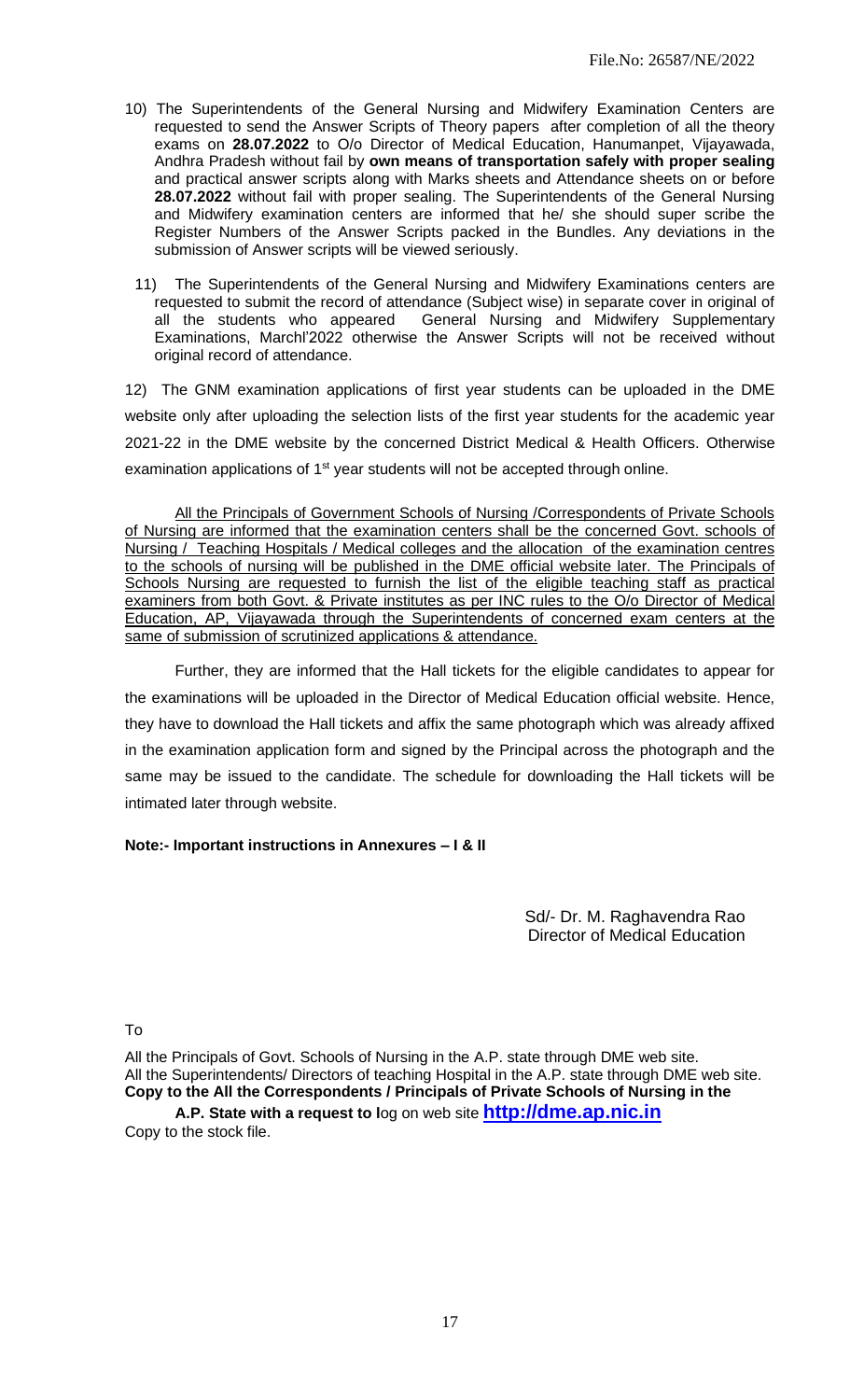#### **ANNEXURE - I**

### **IMPORTANT POINTS TO BE FOLLOWED WHILE SUBMISSION OF GENERAL NURSING AND MIDWIFERY APPLICATIONS.**

- ➢ General Nursing & Midwifery Examinations, March'2022 to be held in July 2022 (Supplementary) downloaded applications has to be submitted at the Scrutinizing centers only noted against them in the notification. No applications will be accepted at the O/o Director of Medical Education, A.P., Vijayawada under any circumstances.
- ➢ Last date for payment of fee is 01.07.2022 and submission of applications at the scrutinizing centers on or before 01.07.2022 by 5.00 P.M.
- ➢ Late payment of fee of Rs.100/- per application will be accepted upto 02.07.2022 and submission of applications at scrutinizing centers will on or before 02.07.2022 by 5.00 PM.
- ➢ Internal assessment marks should be uploaded through online only. Otherwise the applications will not be accepted through online.
- $\triangleright$  Separate challans should be made for all students of 1<sup>st</sup>, 2<sup>nd</sup> and 3<sup>rd</sup> year students (year wise challans) along with the list of candidates appearing for examinations year wise.
- $\triangleright$  To submit "consolidated statement of uploaded applications" of 1<sup>st</sup>, 2<sup>nd</sup> and 3<sup>rd</sup> years along with hard copies of  $1^{st}$ ,  $2^{nd}$  and  $3^{rd}$  years applications.

#### **Eligibility to the Examination**

Rules of Indian Nursing Council at Page No.37, under Eligibility to the Exam.which is as follows:

- ➢ a) The Number of attempts for examination has been waived off. However, to appear for final year examination, the candidate shall have cleared all the previous examination" i.e., If a student fails in any number of theory paper/practical in 1<sup>st</sup> year, she/he will be allowed to proceed to the  $2^{nd}$  year of study, she /he will sit for a supplementary examination held subsequently in the failed subject/practical. She/he is eligible to sit for 2<sup>nd</sup> year examinations also. But she/he should pass all the subjects in 1<sup>st</sup> and 2<sup>nd</sup> years for appearing 3<sup>rd</sup> year examinations, i.e., there should be no back log subjects for appearing 3<sup>rd</sup> year examinations.
- ➢ They have to enclose the attested photo copies of the marks lists of the previous years and downloaded the marks lists of November '2021 & February 2022 examinations to the examination applications. Without this the applications will be rejected.
- $\triangleright$  The GNM examination applications of first year students will be uploaded in the DME website only when, the selection lists of the first year students for the academic year 2020- 21 are uploaded in the DME website by the concerned District Medical & Health Officers. Other wise examination applications of  $1<sup>st</sup>$  year students will not be accepted through online.
- $\triangleright$  For 1<sup>st</sup> year Examination applications, approved selection list should be enclosed. The selection list should contain the signatures and stamps of all the committee members, such lists are only accepted.
- ➢ They should enclose the attendance of theory and practical of the students to the examination applications.
- ➢ **Those students who completed seven years course (NR-I only) from the date of admissions are not allowed to appear for the examination. Such applications to be rejected in the scrutinizing centers itself.**
- ➢ **Those students who completed Six years course (NR-II) from the date of admissions are not allowed to appear for the examination. Such applications to be rejected in the scrutinizing centers itself.**
- $\triangleright$  The Hall tickets for the eligible candidates to appear for the examinations will be uploaded in the Director of Medical Education official website. Hence, they have to download the Hall tickets and affix the same photograph which was already affixed in the examination application form and signed by the Principal across the photograph and the same may be issued to the candidate. The schedule for downloading the Hall tickets will be intimated later through website.